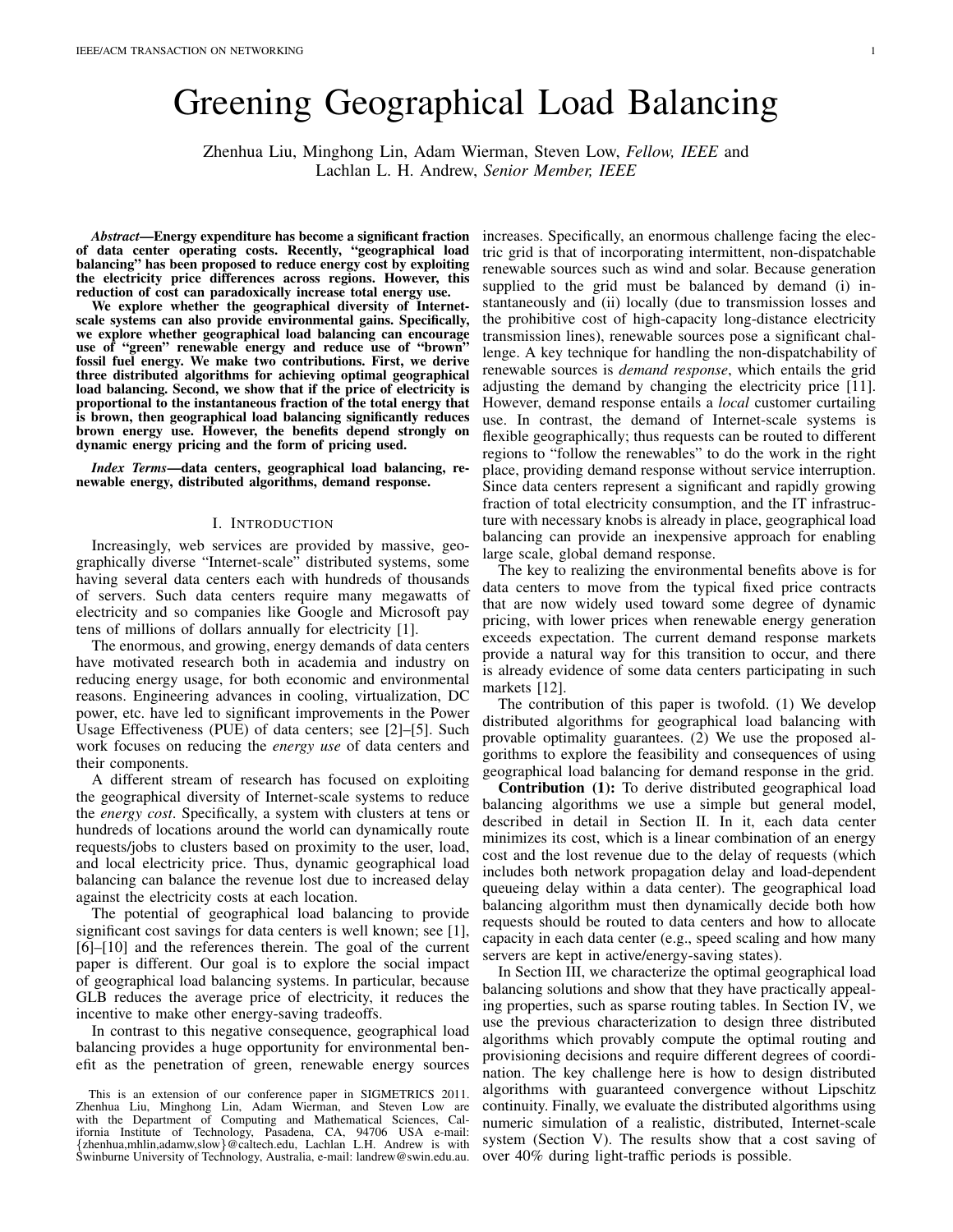Contribution (2): In Section VI we evaluate the feasibility and benefits of using geographical load balancing to facilitate the integration of renewable sources into the grid. We do this using a trace-driven numeric simulation of a realistic, distributed Internet-scale system in combination with real wind and solar energy generation traces over time.

When the data center incentive is aligned with the social objective for reducing brown energy by dynamically pricing electricity proportionally to the fraction of the total energy coming from brown sources, we show that "follow the renewables" routing ensues (see Figure 5), providing significant social benefit. We determine the wasted brown energy when prices are static, or are dynamic but do not align data center and social objectives enough, also later shown by [13].

# II. MODEL AND NOTATION

We now introduce the workload and data center models, followed by the geographical load balancing problem.

# *A. The workload model*

We consider a discrete-time model with time step duration normalized to 1, such that routing and capacity provisioning decisions can be updated within a time slot. There is a (possibly long) interval of interest  $t \in \{1, ..., T\}$ . There are |J| geographically concentrated sources of requests, i.e., "cities", and work consists of jobs that arrive at a mean arrival rate of  $L_i(t)$  from source j at time t is. Jobs are assumed to be small, so that provisioning can be based on the  $L_i(t)$ . In practice, T could be a month and a timeslot length could be 1 hour. Our analytic results make no assumptions on  $L_i(t)$ ; however numerical sections V and VI use measured traces to define  $L_i(t)$ .

#### *B. The data center cost model*

We model an Internet-scale system as a collection of  $|N|$ geographically diverse data centers, where data center  $i$  is modeled as a collection of  $M_i$  homogeneous servers. The model focuses on two key control decisions of geographical load balancing at each time t: (i) determining  $\lambda_{ij}(t)$ , the amount of requests routed from source  $j$  to data center  $i$ ; and (ii) determining  $m_i(t) \in \{0, \ldots, M_i\}$ , the number of active servers at data center i. Since Internet data centers typicall contain thousands of active servers, we neglect the integrality constraint on  $m_i$ . The system seeks to choose  $\lambda_{ij}(t)$ and  $m_i(t)$  in order to minimize cost during [1, T]. Depending on the system design these decisions may be centralized or decentralized. Section IV focuses on the algorithms for this.

Our model for data center costs focuses on the server costs of the data center.<sup>1</sup> We model costs by combining the *energy cost* and the *delay cost* (in terms of lost revenue). Note that, to simplify the model, we do not include the switching costs associated with cycling servers in and out of power-saving modes; however the approach of [14], [15] provides a natural way to incorporate such costs if desired.

Energy cost. To capture the geographical diversity and variation over time of energy costs, we let  $g_i(t, m_i, \lambda_i)$  denote the energy cost for data center i during timeslot t given  $m_i$  active servers and arrival rate  $\lambda_i$  including cooling power [16]–[18]. For every fixed t, we assume that  $g_i(t, m_i, \lambda_i)$  is continuously differentiable in both  $m_i$  and  $\lambda_i$ , strictly increasing in  $m_i$ ,

Defining  $\lambda_i(t) = \sum_{j \in J} \lambda_{ij}(t)$ ,  $\forall t$ , the total energy cost of data center i during timeslot t, denoted by  $\mathcal{E}_i(t)$ , is simply

$$
\mathcal{E}_i(t) = g_i(t, m_i(t), \lambda_i(t)).
$$
\n(1)

Delay cost. The delay cost captures the lost revenue incurred from the delay experienced by the requests. To model this, we define  $r(d)$  as the lost revenue associated with average delay d. We assume that  $r(d)$  is strictly increasing and convex in d.

We consider the two components of delay: the network delay while the request is outside the data center and the queueing delay within the data center.

Let  $d_{ij}(t)$  denote the average *network delay* of requests from source j to data center i in timeslot t. Let  $f_i(m_i, \lambda_i)$  rate of  $\lambda_i$ . We assume that  $f_i$  is strictly decreasing in  $m_i$ , strictly increasing in  $\lambda_i$ , and strictly convex in both  $m_i$  and  $\lambda_i$ . Further, for stability, we must have that  $\lambda_i = 0$  or  $\lambda_i < m_i \mu_i$ , where  $\mu_i$ is the service rate of a server at data center  $i$ . Thus, we define  $f_i(m_i, \lambda_i) = \infty$  for  $\lambda_i \geq m_i \mu_i$ . For other  $m_i$ , we assume  $f_i$  is finite, continuous and differentiable. Note that these assumptions are satisfied by most standard queueing formula, e.g., the average delay under M/GI/1 Processor Sharing (PS) queue and the 95th percentile of delay under the M/M/1. Further, the convexity of  $f_i$  in  $m_i$  models the law of diminishing returns for parallelism.

Combining the above gives the following model for the total delay cost  $\mathcal{D}_i(t)$  at data center i during timeslot t:

$$
\mathcal{D}_i(t) = \sum_{j \in J} \lambda_{ij}(t) r\Big(f_i(m_i(t), \lambda_i(t)) + d_{ij}(t)\Big). \tag{2}
$$

#### *C. The geographical load balancing problem*

Given the cost models above, the goal of geographical load balancing is to choose the routing policy  $\lambda_{ij}(t)$  and the number of active servers in each data center  $m_i(t)$  at each time t in order minimize the total cost during  $[1, T]$ . Because this model neglects the cost of turning servers on and off, the optimization decouples into independent sub-problems for each timeslot t. For the analysis we consider only a single interval.<sup>3</sup> Thus the minimization of the aggregate of  $\mathcal{E}_i(t) + \mathcal{D}_i(i)$  is achieved by solving, at each timeslot,

$$
\min_{\mathbf{m},\lambda} \quad \sum_{i\in N} g_i(m_i,\lambda_i) + \sum_{i\in N} \sum_{j\in J} \lambda_{ij} r(d_{ij} + f_i(m_i,\lambda_i)) \quad (3a)
$$

$$
\text{s.t.} \quad \sum_{i \in N} \lambda_{ij} = L_j, \qquad \qquad \forall j \in J \qquad (3b)
$$

$$
\lambda_{ij} \ge 0, \qquad \forall i \in N, \forall j \in J \qquad (3c)
$$

$$
0 \le m_i \le M_i, \qquad \forall i \in N. \qquad (3d)
$$

where  $\mathbf{m} = (m_i)_{i \in N}$  and  $\boldsymbol{\lambda} = (\lambda_{ij})_{i \in N, j \in J}$ . We refer to this formulation as GLB. Note that GLB is jointly convex in  $\lambda_{ij}$ and  $m_i$  and can be efficiently solved centrally [23]. However, a distributed solution algorithm is usually required by large-scale systems, such as those derived in Section IV.

In contrast to prior work on geographical load balancing, this paper jointly optimizes total energy cost and end-to-end

<sup>1</sup>Minimizing server energy consumption also reduces cooling and power distribution costs.

<sup>&</sup>lt;sup>2</sup>We focus on the issue of peak pricing in our recent work [22]. It requires slightly different approaches, but they can be merged.

<sup>&</sup>lt;sup>3</sup>Time-dependence of  $L_j$  and prices is re-introduced for, and central to, the numeric results in Sections V and VI.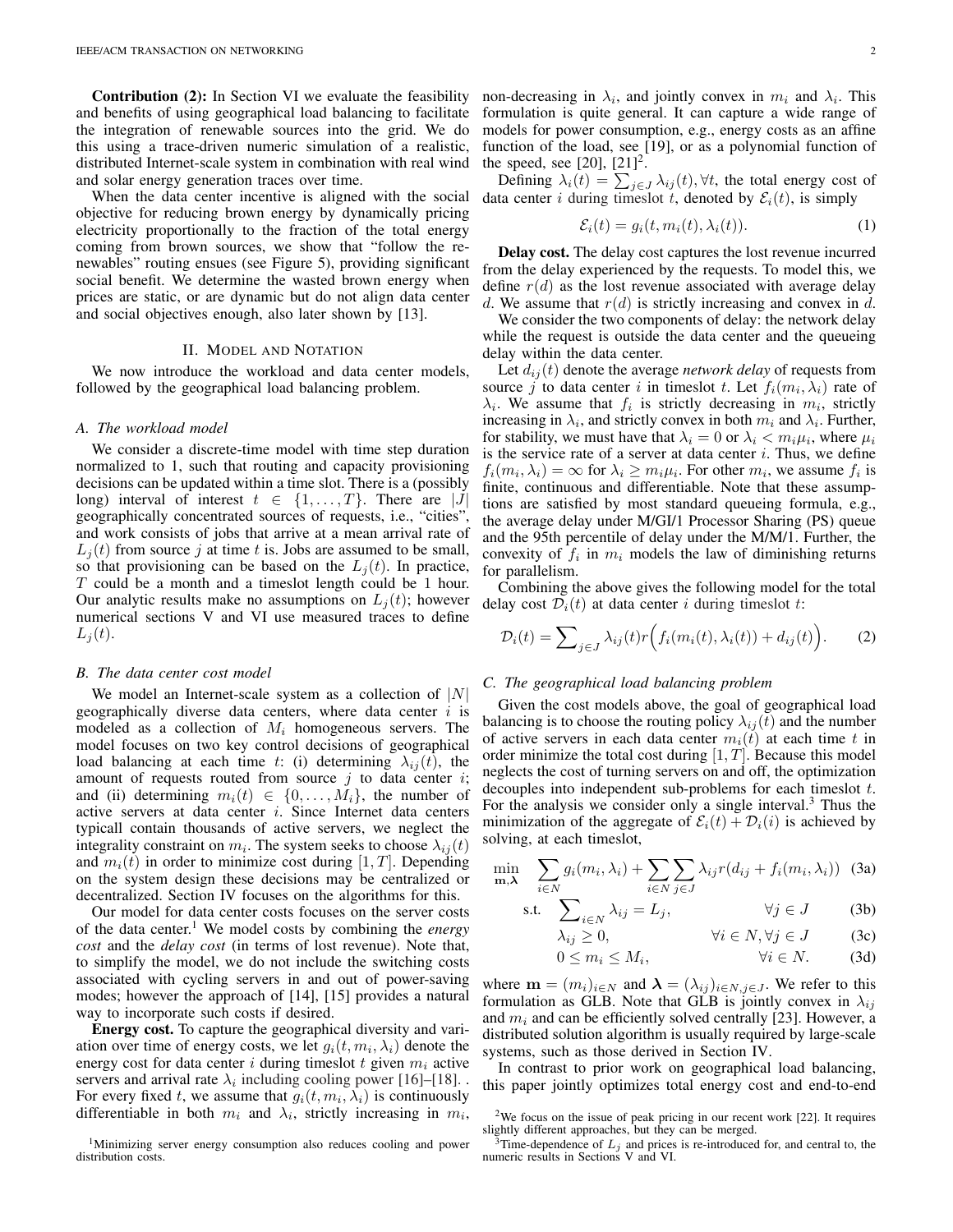user delay, with consideration of both price and network delay diversity. To our knowledge, this is the first work to do so.

GLB provides a general framework for studying geographical load balancing. However, the model still ignores many aspects of data center design, e.g., reliability and availability, which are central to data center service level agreements. Such issues are beyond the scope of this paper; however our designs merge nicely with proposals such as [24] for these goals.

The GLB model is too broad for some of our analytic results and thus we often use two restricted versions.

Linear lost revenue. There is evidence that lost revenue is linear within the range of interest for sites such as Google, Bing, and Shopzilla [25], [26]. To model this, we can let  $r(d) = \beta d$ , for constant  $\beta$ . GLB then simplifies to

$$
\min_{\mathbf{m},\lambda} \sum_{i \in N} g_i(m_i, \lambda_i) + \beta \left( \sum_{i \in N} \lambda_i f_i(m_i, \lambda_i) + \sum_{i \in N} \sum_{j \in J} d_{ij} \lambda_{ij} \right)
$$
\n(4)

subject to (3b)–(3d). We call this optimization GLB-LIN.

Queueing-based delay. We occasionally specify the form of  $f$  and  $g$  using queueing models. This provides increased intuitions about the distributed algorithms presented.

If the workload is perfectly parallelizable, and arrivals are Poisson, then  $f_i(m_i, \lambda_i)$  is the average delay of  $m_i$  parallel queues, with arrival rate  $\lambda_i/m_i$ . Moreover, if each queue is an M/GI/1 PS queue,  $f_i(m_i, \lambda_i) = 1/(\mu_i - \lambda_i/m_i)$ . We also assume  $g_i(m_i, \lambda_i) = p_i m_i$ , which implies that the increase in energy cost per timeslot for being in an active state, rather than a low-power state, is  $m_i$  regardless of  $\lambda_i$ . Note that cooling efficiency of data center  $i$  can be integrated in  $p_i$ , which allows incorporation of cooling power consumption.

Under these restrictions, the GLB formulation becomes:

$$
\min_{\mathbf{m},\mathbf{\lambda}} \sum_{i\in N} p_i m_i + \beta \sum_{j\in J} \sum_{i\in N} \lambda_{ij} \left( \frac{1}{\mu_i - \lambda_i/m_i} + d_{ij} \right) \quad (5a)
$$

subject to (3b)–(3d) and the additional constraint

$$
\lambda_i \le m_i \mu_i \quad \forall i \in N. \tag{5b}
$$

We refer to this optimization as GLB-Q.

**Additional Notation.** Throughout the paper we use  $|S|$  to denote the cardinality of a set  $S$  and bold symbols to denote vectors or tuples. In particular,  $\lambda_j = (\lambda_{ij})_{i \in N}$  denotes the tuple of  $\lambda_{ij}$  from source j, and  $\lambda_{-j} = (\lambda_{ik})_{i \in N, k \in J \setminus \{j\}}$ denotes the tuples of the remaining  $\lambda_{ik}$ , which forms a matrix.

We also need the following in discussing the algorithms. Define  $F_i(m_i, \lambda_i) = g_i(m_i, \lambda_i) + \beta \lambda_i f_i(m_i, \lambda_i)$ , and define  $F(\mathbf{m}, \boldsymbol{\lambda}) = \sum_{i \in N} F_i(m_i, \lambda_i) + \sum_{ij} \lambda_{ij} d_{ij}$ . Further, let  $\hat{m}_i(\lambda_i)$ be the unconstrained optimal  $m_i$  at data center i given fixed  $\lambda_i$ , i.e., the unique solution to  $\partial F_i(m_i, \lambda_i)/\partial m_i = 0$ .

### *D. Practical considerations*

Our model assumes there exist mechanisms for dynamically (i) provisioning capacity of data centers, and (ii) adapting the routing of requests from sources to data centers. With respect to (i), many dynamic server provisioning techniques are being explored by both academics and industry, e.g., [27]–[30]. With respect to (ii), there are also a variety of protocol-level mechanisms employed for data center selection today. They include, (a) dynamically generated DNS responses, (b) HTTP redirection, and (c) using persistent HTTP proxies to tunnel requests. Each of these has been evaluated thoroughly, e.g., [10], [31]–[33], and though DNS has drawbacks it remains

the preferred mechanism for many industry leaders such as Akamai, possibly due to the added latency due to HTTP redirection and tunneling [34]. Within the GLB model, we have implicitly assumed that there exists a proxy/DNS server co-located with each source. The practicality is also shown by [35]. Our model also assumes that the network delays,  $d_{ij}$  can be estimated, which has been studied extensively, including work on reducing the overhead of such measurements, e.g., [36], and mapping and synthetic coordinate approaches, e.g., [37], [38]. We discuss the sensitivity of our algorithms to error in these estimates in Section V.

#### III. CHARACTERIZING THE OPTIMA

We now provide characterizations of the optimal solutions to GLB, which are important for proving convergence of the distributed algorithms in Section IV. They are also necessary because, a priori, one might worry that the optimal solution requires a very complex routing structure, which would be impractical; or that the set of optimal solutions is very fragmented, which would slow convergence in practice. The results here show that such worries are unwarranted.

#### *Uniqueness of optimal solution*

To begin, note that GLB has at least one optimal solution. This can be seen by applying Weierstrass' theorem [39], since the objective function is continuous and the feasible set is compact subset of  $\mathbb{R}^n$ . Although the optimal solution is generally not unique, there are natural aggregate quantities unique over the set of optimal solutions, which is a convex set. These are the focus of this section.

A first result is that for the GLB-LIN formulation, under weak conditions on  $f_i$  and  $g_i$ , we have that  $\lambda_i$  is common across all optimal solutions. Thus, the input to the data center provisioning optimization is unique.

Theorem 1. *Consider the GLB-LIN formulation. Suppose that for all i,*  $F_i(m_i, \lambda_i)$  *is jointly convex in*  $\lambda_i$  *and*  $m_i$ *, and continuously differentiable in*  $\lambda_i$ *. Further, suppose that*  $\hat{m}_i(\lambda_i)$ is strictly convex. Then, for each  $i$ ,  $\lambda_i$  is common for all optimal *solutions.*

The proof is in the Appendix. Note that theorem 1 implies that the server arrival rates at each data center, i.e.,  $\lambda_i/m_i$ , are common among all optimal solutions.

Though the conditions on  $F_i$  and  $\hat{m}_i$  are weak, they do not hold for GLB-Q. In that case,  $\hat{m}_i(\lambda_i)$  is linear, and thus not strictly convex. Although the  $\lambda_i$  are not common across all optimal solutions in this setting, the server arrival rates remain common across all optimal solutions.

Theorem 2. *For each data center* i*, the server arrival rates,*  $\lambda_i/m_i$ , are common across all optimal solutions to GLB-Q.

#### *Sparsity of routing*

It would be impractical if the optimal solutions to GLB required that requests from each source were divided up among (nearly) all of the data centers. In general, each  $\lambda_{ij}$  could be non-zero, yielding  $|N| \times |J|$  flows of requests from sources to data centers, which would lead to significant scaling issues. Luckily, there is guaranteed to exist an optimal solution with extremely sparse routing. Specifically, we have

Theorem 3. *There exists an optimal solution to GLB with at most*  $(|N| + |J| - 1)$  *of the*  $\lambda_{ij}$  *strictly positive.*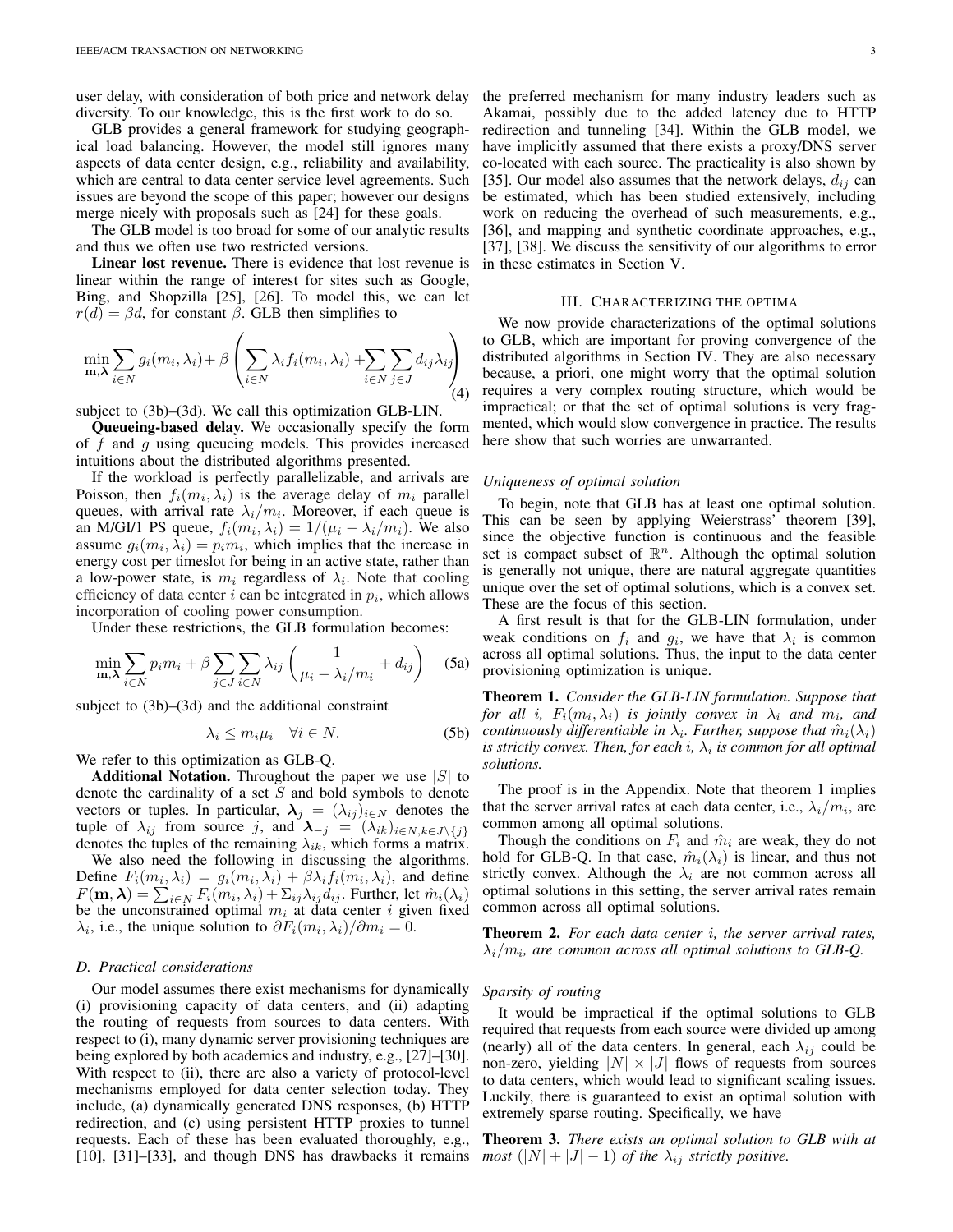Though Theorem 3 does not guarantee that every optimal  $\tau$  is divided into  $|J|+1$  phases. In phase 0, all data centers solution is sparse, the proof is constructive. Thus, it provides an *i* concurrently calculate  $m_i(\tau + 1)$  based on their own arrival approach which allows one to transform any optimal solution rates  $\lambda_i(\tau)$ , by minimizing (6) over their own variables  $m_i$ : into a sparse optimal one.

The following result further highlights the sparsity of the routing: any source will route to at most one data center that is not fully active, i.e., where there exists at least one server in power-saving mode.

**Theorem 4.** *Consider GLB-Q where power costs*  $p_i$  *are drawn from an arbitrary continuous distribution. If any source*  $j \in J$ *has its requests split between multiple data centers*  $N' \subseteq N$ *in an optimal solution, then, with probability 1, at most one data center*  $i \in N'$  *has*  $m_i < M_i$ *.* 

## IV. ALGORITHMS

We now present three distributed algorithms and prove their convergence. For simplicity we focus on GLB-Q; the approaches are applicable more generally, but become much more complex for richer models.

Since GLB-Q is convex, it can be efficiently solved centrally if all necessary information can be collected at a single point, as may be possible if all the proxies and data centers were owned by the same system with real-time synchronization. However there is a strong case for Internet-scale systems to outsource route selection [10]. To meet this need, the algorithms presented below are decentralized and allow each data center and proxy to optimize based on partial information.

These algorithms seek to fill a notable gap in the growing literature on algorithms for geographical load balancing. Specifically, they have provable optimality guarantees for a performance objective that includes both energy and delay, where route decisions are made using energy price and network propagation delay information. The most closely related work [8] investigates the total electricity cost for data centers in a multi-electricity-market environment. It contains the queueing delay inside the data center (assumed to be a centralized  $M/M/1$  queue) but neglects the end-to-end user delay. Conversely, [10] uses a simple, efficient algorithm to coordinate the "replica-selection" decisions for load balancing. Other related works, e.g., [1], [7], [8], either do not provide provable guarantees or ignore diverse network delays and/or prices.

#### *Algorithm 1: Gauss-Seidel iteration*

Algorithm 1 is motivated by the observation that GLB-Q is separable in  $m_i$ , and, less obviously, also separable in  $\lambda_i := (\lambda_{ij}, i \in N)$ . This allows all data centers as a group and each proxy j to iteratively solve for optimal m and  $\lambda_i$ in a distributed manner, and communicate their intermediate results. Though distributed, Algorithm 1 requires each proxy to solve an optimization problem.

To highlight the separation between data centers and proxies, we reformulate GLB-Q as:

$$
\min_{\lambda_j \in \Lambda_j} \min_{m_i \in \mathcal{M}_i} \sum_{i \in N} \left( p_i m_i + \frac{\beta \lambda_i}{\mu_i - \lambda_i / m_i} \right) + \beta \sum_{i \in N} \sum_{j \in J} \lambda_{ij} d_{ij}
$$
\n(6)

$$
\mathcal{M}_i := [0, M_i], \Lambda_j := \{ \lambda_j | \lambda_j \ge 0, \sum_{i \in N} \lambda_{ij} = L_j, \lambda_i \le m_i \mu_i \}
$$
\n
$$
(7)
$$

Since the objective and constraints  $\mathcal{M}_i$  and  $\Lambda_j$  are separable, this can be solved separately by data centers  $i$  and proxies  $j$ .

The iterations of the algorithm are indexed by  $\tau$ , and are

$$
\min_{m_i \in \mathcal{M}_i} \left( p_i m_i + \frac{\beta \lambda_i(\tau)}{\mu_i - \lambda_i(\tau)/m_i} \right), \quad \forall i \in N. \tag{8}
$$

In phase j of iteration  $\tau$ , proxy j minimizes (6) over its own variable by setting  $\lambda_i(\tau+1)$  as the best response to  $m(\tau+1)$ and the most recent values of  $\lambda_{-j} := (\lambda_k, k \neq j)$ . This works because proxy j depends on  $\lambda_{-i}$  only through their aggregate arrival rates at the data centers:

$$
\lambda_i(\tau, j) := \sum_{l < j} \lambda_{il}(\tau + 1) + \sum_{l > j} \lambda_{il}(\tau), \quad \forall j \in J. \tag{9}
$$

To compute  $\lambda_i(\tau, j)$ , proxy j need not obtain individual  $\lambda_{il}(\tau)$ or  $\lambda_{il}(\tau+1)$  from other proxies l. Instead, every data center i measures its local arrival rate  $\lambda_i(\tau, j) + \lambda_{ij}(\tau)$  in every phase j of the iteration  $\tau$  and sends this to proxy j at the beginning of phase j. Then proxy j obtains  $\lambda_i(\tau, j)$  by subtracting its own  $\lambda_{ij}(\tau)$  from the value received from data center *i*. This has less overhead than direct messaging.

In summary, Algorithm 1 works as follows (note that the minimization (8) has a closed form). Here,  $[x]^a := \min\{x, a\}.$ 

**Algorithm 1.** *Starting from a feasible initial allocation*  $\lambda(0)$ *and the associated*  $m(\lambda(0))$ *, let* 

$$
m_i(\tau + 1) := \left[ \left( 1 + \frac{1}{\sqrt{p_i/\beta}} \right) \cdot \frac{\lambda_i(\tau)}{\mu_i} \right]^{M_i}, \quad \forall i \in N, \ (10)
$$

$$
\lambda_j(\tau+1) := \arg \min_{\lambda_j \in \Lambda_j} \sum_{i \in N} \frac{\lambda_i(\tau, j) + \lambda_{ij}}{\mu_i - (\lambda_i(\tau, j) + \lambda_{ij})/m_i(\tau+1)} + \sum_{i \in N} \lambda_{ij} d_{ij}.
$$
\n(11)

Since GLB-Q generally has multiple optimal  $\lambda_j^*$ , Algorithm 1 is not guaranteed to converge to one particular optimal solution, i.e., for each proxy j, the allocation  $\lambda_{ij}(\tau)$  of job  $j$  to data centers  $i$  may oscillate among multiple optimal allocations. However, both the optimal cost and the optimal per-server arrival rates to data centers will converge.

**Theorem 5.** Let  $(m(\tau), \lambda(\tau))$  be a sequence generated by *Algorithm 1 when applied to GLB-Q. Then*

- *(i) Every limit point of*  $(m(\tau), \lambda(\tau))$  *is optimal.*
- *(ii)*  $F(\mathbf{m}(\tau), \boldsymbol{\lambda}(\tau))$  *converges to the optimal value.*
- *(iii) The per-server arrival rates*  $(\lambda_i(\tau)/m_i(\tau), i \in N)$  *to data centers converge to their unique optimal values.*

The proof of Theorem 5 follows from the fact that Algorithm 1 is a modified Gauss-Seidel iteration. This is also the reason for the requirement that the proxies update sequentially. The details of the proof are in Appendix C.

Algorithm 1 assumes that there is a common clock to synchronize all actions. In practice, updates will likely be asynchronous, with data centers and proxies updating with different frequencies using possibly outdated information. The algorithm generalizes easily to this setting, though the convergence proof is more difficult. The convergence rate of Algorithm 1 in a realistic scenario is illustrated numerically in Section V.

#### *Algorithm 2: Distributed gradient projection*

assumed to be fast relative to the timeslots  $t$ . Each iteration In each iteration, instead of each proxy solving a constrained Algorithm 2 reduces the computational load on the proxies.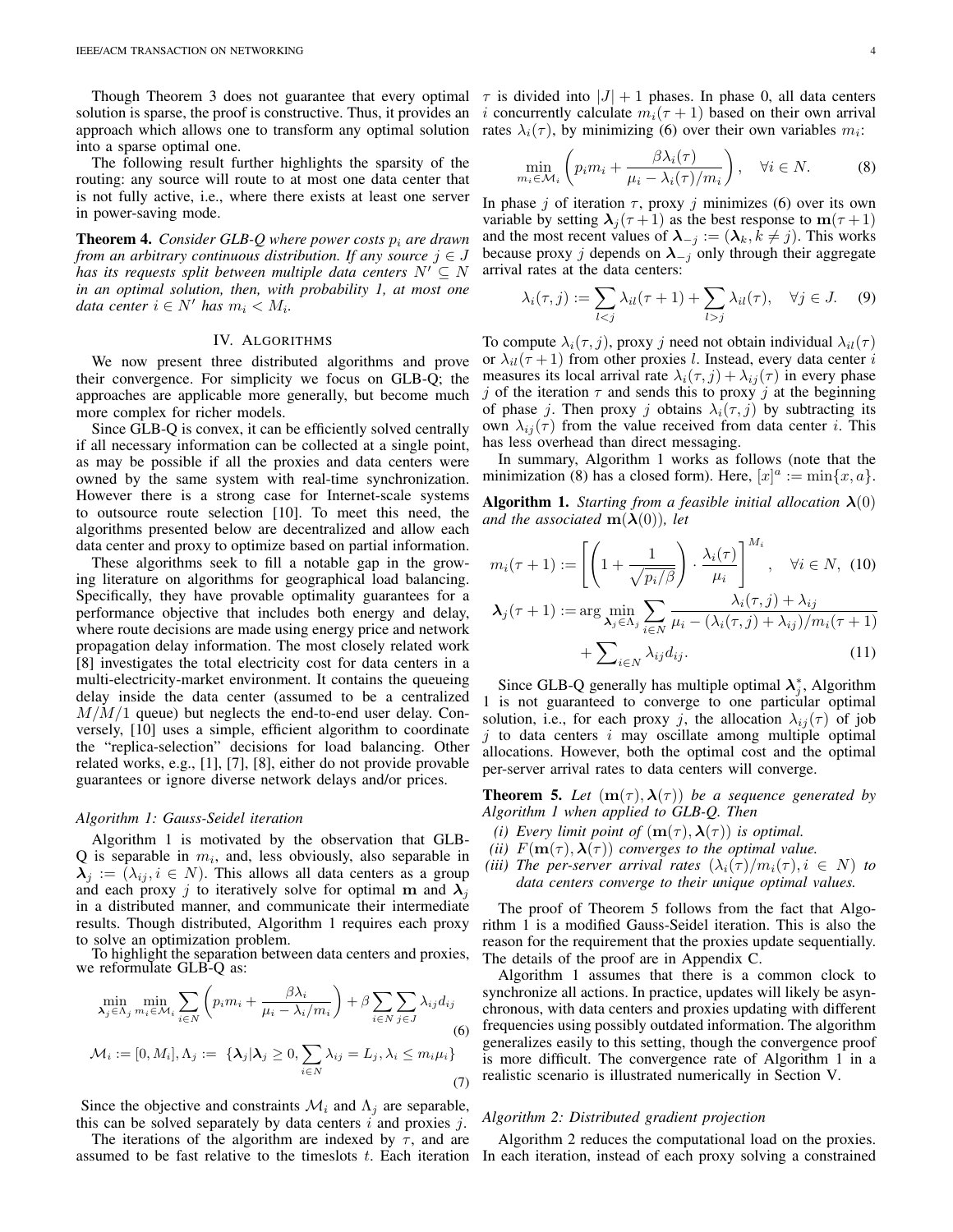minimization (11) as in Algorithm 1, Algorithm 2 takes a single **Algorithm 2.** *Starting from a feasible initial allocation*  $\lambda(0)$ step in a descent direction. Also, while the proxies compute *and the associated* m(λ(0))*, each proxy* j *computes, in each* their  $\lambda_j(\tau+1)$  sequentially in |J| phases in Algorithm 1, they *iteration*  $\tau$ *:* perform their updates all at once in Algorithm 2.

To achieve this, rewrite GLB-Q as

$$
\min_{\lambda_j \in \Lambda_j} \sum_{j \in J} F_j(\lambda) \tag{12}
$$

where  $F(\lambda)$  is the result of minimization of (6) over  $m_i \in \mathcal{M}_i$ given  $\lambda_i$ . As explained in the definition of Algorithm 1, this minimization is easy: if we denote the solution to (10) by

$$
m_i(\lambda_i) := \left[ \left( 1 + \frac{1}{\sqrt{p_i/\beta}} \right) \cdot \frac{\lambda_i}{\mu_i} \right]^{M_i} \tag{13}
$$

then

$$
F(\boldsymbol{\lambda}) := \sum_{i \in N} \left( p_i m_i(\lambda_i) + \frac{\beta \lambda_i}{\mu_i - \lambda_i/m_i(\lambda_i)} \right) + \beta \sum_{i,j} \lambda_{ij} d_{ij}.
$$

We now sketch the two key ideas behind Algorithm 2. The first is the standard gradient projection idea: move in the steepest descent direction

$$
-\nabla F_j(\boldsymbol{\lambda}):=-\left(\frac{\partial F(\boldsymbol{\lambda})}{\partial \lambda_{1j}},\cdots,\frac{\partial F(\boldsymbol{\lambda})}{\partial \lambda_{|N|j}}\right)
$$

and then project the new point into the feasible set  $\prod_j \Lambda_j$ with  $\Lambda_j$  given by (7). The standard gradient projection algorithm will converge if  $\nabla F(\lambda)$  is Lipschitz over  $\prod_j \Lambda_j$ . This condition, however, does not hold for our  $F$  because of the term  $\beta \lambda_i/(\mu_i - \lambda_i/m_i)$ . The second idea is to construct a compact and convex subset  $\Lambda$  of the feasible set  $\prod_j \Lambda_j$  with the following properties: (i) if the algorithm starts in  $\Lambda$ , it stays in Λ; (ii) Λ contains all optimal allocations; (iii)  $\nabla F(\lambda)$ is Lipschitz over  $\Lambda$ . The algorithm then projects into  $\Lambda$  in each iteration instead of  $\prod_j \Lambda_j$ . This guarantees convergence.

Specifically, fix a feasible initial allocation  $\lambda(0) \in \prod_j \Lambda_j$ and let  $\phi := F(\lambda(0))$  be the initial objective value. Define

$$
\Lambda := \Lambda(\phi) := \prod_j \Lambda_j \ \cap \ \left\{ \lambda \, \middle| \, \lambda_i \le \frac{\phi M_i \mu_i}{\phi + \beta M_i}, \ \forall i \right\}. \tag{14}
$$

Even though the  $\Lambda$  defined in (14) indeed has the desired properties (see Appendix D), the projection into  $\Lambda$  requires coordination of all proxies and is thus impractical. In order for each proxy  $j$  to perform its update in a decentralized manner, we define proxy  $j$ 's own constraint subset:

$$
\hat{\Lambda}_j(\tau) := \Lambda_j \cap \left\{ \lambda_j \left| \lambda_i(\tau, -j) + \lambda_{ij} \leq \frac{\phi M_i \mu_i}{\phi + \beta M_i}, \forall i \right. \right\}
$$

where  $\lambda_i(\tau, -j) := \sum_{l \neq j} \lambda_{il}(\tau)$  is the arrival rate to data center *i*, excluding arrivals from proxy *j*. Even though  $\hat{\Lambda}_j(\tau)$ involves  $\lambda_i(\tau, -i)$  for all i, proxy j can easily calculate these quantities from data center i's measured arrival rates  $\lambda_i(\tau)$ , as done in Algorithm 1 in (9) and the discussion thereafter, and does not need to communicate with other proxies. Hence, given  $\lambda_i(\tau, -j)$  from data centers i, each proxy can project into  $\hat{\Lambda}_j(\tau)$  to compute the next iterate  $\lambda_j(\tau+1)$  without the need to coordinate with other proxies.<sup>4</sup> Moreover, if  $\lambda(0) \in \Lambda$ then  $\lambda(\tau) \in \Lambda$  for all iterations  $\tau$ .

<sup>4</sup>The project  $j(\tau)$  is defined by  $[\boldsymbol{\lambda}]_{\hat{\Lambda}}$  $_{j}\left( \tau\right)$ :=  $\arg\min_{y \in \hat{\Lambda}_j(\tau)}$  $||y - \lambda||_2$ .  $\theta_j(\tau) = \min$ x :

$$
\mathbf{z}_{j}(\tau+1) := [\boldsymbol{\lambda}_{j}(\tau) - \gamma_{j} (\nabla F_{j}(\boldsymbol{\lambda}(\tau)))]_{\hat{\Lambda}_{j}(\tau)}, \quad \forall j \in J, \quad (15)
$$

$$
\boldsymbol{\lambda}_j(\tau+1) := \frac{|J|-1}{|J|} \boldsymbol{\lambda}_j(\tau) + \frac{1}{|J|} \mathbf{z}_j(\tau+1), \quad \forall j \in J. \tag{16}
$$

*where*  $\gamma_j > 0$  *is a stepsize.* 

All data centers i must compute  $m_i(\lambda_i(\tau))$  according to (13) in each iteration  $\tau$ . Each data center *i* measures the local arrival rate  $\lambda_i(\tau)$ , calculates  $m_i(\lambda_i(\tau))$ , and broadcasts these values to all proxies at the beginning of iteration  $\tau + 1$  for the proxies to compute their  $\lambda_i(\tau + 1)$ .

Algorithm 2 has the same convergence property as Algorithm 1, provided the stepsize is small enough.

**Theorem 6.** Let  $(m(\tau), \lambda(\tau))$  be a sequence generated by *Algorithm 2 when applied to GLB-Q. If, for all j,*  $0 < \gamma_j <$  $\min_{i \in N} \frac{\beta^2 \mu_i^2 M_i^4}{(|J|(\phi + \beta M_i)^3)}$ , then

- *(i) Every limit point of*  $(m(\tau), \lambda(\tau))$  *is optimal.*
- *(ii)*  $F(\mathbf{m}(\tau), \boldsymbol{\lambda}(\tau))$  *converges to the optimal value.*
- *(iii) The per-server arrival rates*  $(\lambda_i(\tau)/m_i(\tau), i \in N)$  *to data centers converge to their unique optimal values.*

Theorem 6 is proved in Appendix D. The key novelty of the proof is (i) handling the fact that the objective is not Lipshitz and (ii) allowing distributed computation of the projection. The bound on  $\gamma_i$  in Theorem 6 is more conservative than necessary for large systems. Hence, a larger stepsize can be choosen to accelerate convergence. The convergence rate is illustrated in a realistic setting in Section V.

#### *Algorithm 3: Distributed Gradient Descent*

Like Algorithm 2, Algorithm 3 is a gradient-based algorithm. The key distinction is that Algorithm 3 avoids the need for projection in each iteration, based on two ideas. First, instead of moving in the steepest descent direction, each proxy j re-distributes its jobs among the datacenters so that  $\sum_i \lambda_{ij}(\tau)$ always equals to  $L_j$  in each iteration  $\tau$ . Second, instead of a constant stepsize, Algorithm 3 carefully adjusts a time-varying stepsize in each iteration to ensure that the new allocation is feasible without the need for projection. The design of the stepsize must be such that each proxy j can set its own  $\gamma_i(\tau)$ in iteration  $\tau$  using only local information. Moreover,  $\gamma_i(\tau)$ must ensure: (i) collectively  $\lambda(\tau + 1)$  must stay in the set  $\Lambda'$  over which  $\nabla F$  is Lipschitz; (ii)  $\lambda(\tau + 1) \geq 0$ ; and (iii)  $F(\lambda(\tau))$  decreases sufficiently in each iteration. Define

$$
\Lambda' := \Lambda'(\phi) = \Pi_j \Lambda_j \cap \left\{ \lambda | \lambda_i \leq \frac{\phi + \beta M_i/2}{\phi + \beta M_i} M_i \mu_i, \forall i \right\}
$$

 $\sqrt{2}$ Specifically, let  $\nabla_{ij}$  denote  $\partial/\partial \lambda_{ij}$ , choose a small  $\epsilon \in$ specifically, let  $\sqrt{p_i/\beta}$ <br>0,  $\min_i \left( \frac{\sqrt{p_i/\beta}}{\sqrt{p_i/\beta}} \right)$  $\overline{\frac{\sqrt{p_i/\beta}}{(1+\sqrt{p_i/\beta})|J|}} M_i \mu_i\right),$  and let  $\Omega_j(\tau, x) := \{i | \lambda_{ij}(\tau) > \epsilon \text{ or } \nabla_{ij} F(\lambda(\tau)) < x, i \in N \}$ 

be the set of data centers that *either* are allocated significant amount of data, i.e., larger than  $\epsilon$ , from j in round  $\tau$  or will receive an increased allocation from j in round  $\tau + 1$ , i.e., those with a gradient less than  $x$ . Then let

 $\lambda$ 

(17)

tion to the nearest point in 
$$
\hat{\Lambda}_j(\tau)
$$
 is defined by  $[\lambda]_{\hat{\Lambda}_j(\tau)} := \theta_j(\tau) = \min \left\{ x : \sum_{i \in \Omega_j(\tau, x)} \nabla_{ij} F(\lambda(\tau)) = x |\Omega_j(\tau, x)| \right\}$ 

 $\epsilon$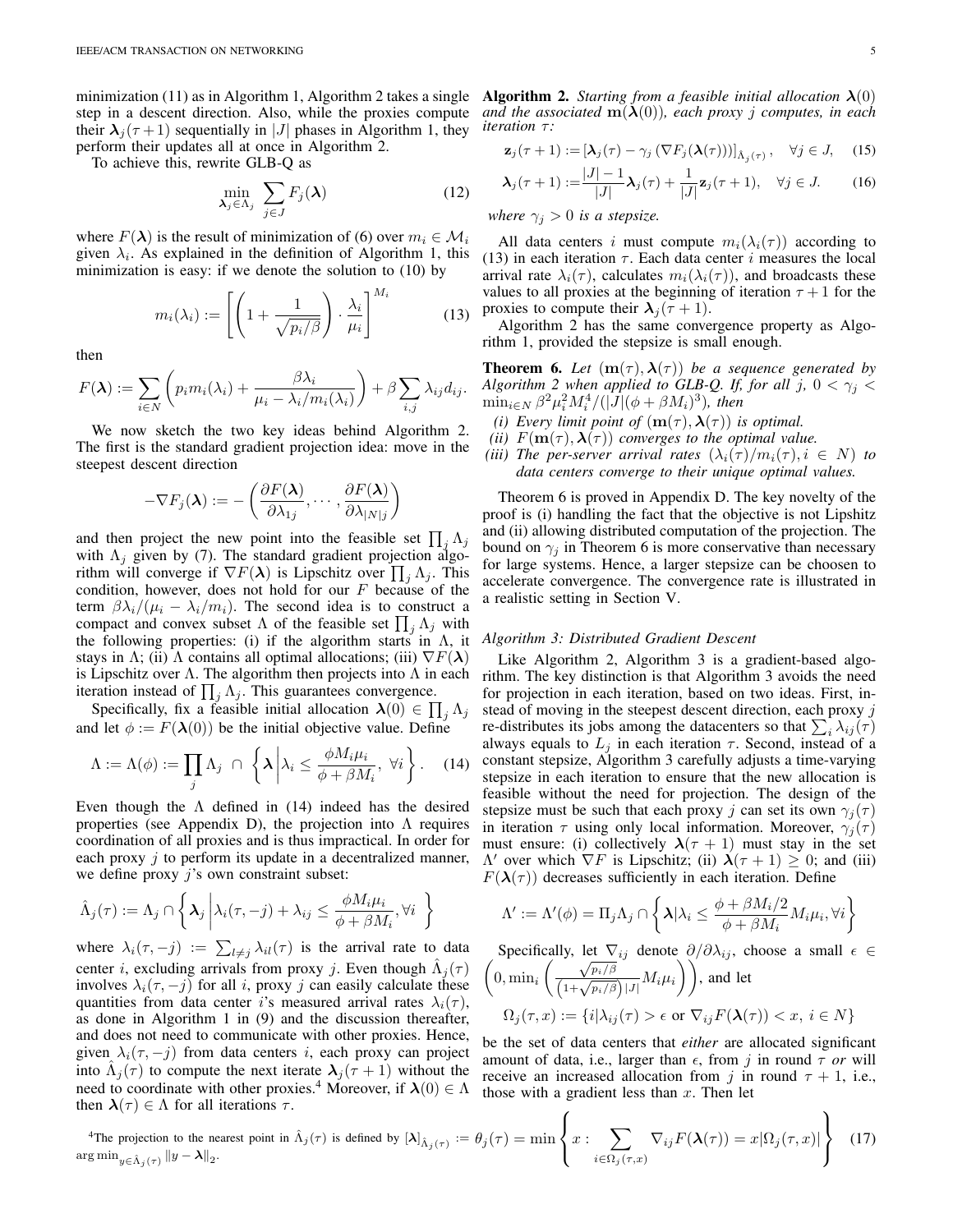and  $\Omega_i(\tau) := \Omega_i(\tau, \theta_i(\tau))$ . Note that  $i \notin \Omega_i(\tau)$  implies  $\lambda_{ij}(\tau) = \lambda_{ij}(\tau + 1) \leq \epsilon.$ 

Let  $\Gamma_j^{\downarrow}(\tau) := \{i | \lambda_{ij}(\tau) > \epsilon \text{ and } \nabla_{ij} F(\lambda(\tau)) > \theta_j(\tau) \}$  be the set of data centers which will receive reduced load from  $j$ , and  $\Gamma_j^{\uparrow}(\tau) := \{i | \nabla_{ij} F(\lambda(\tau)) < \theta_j(\tau) \}$  be the set which will receive increased load. Then, let

$$
\gamma_j^{\downarrow}(\tau) = \min_{i \in \Gamma_j^{\downarrow}(\tau)} \left\{ \frac{\lambda_{ij}(\tau)}{\nabla_{ij} F(\lambda(\tau)) - \theta_j(\tau)} \right\}
$$

be the maximum step size for which no data center will be reduced to an allocation below 0 and

$$
\gamma_j^{\uparrow}(\tau) = \frac{1}{|J|} \min_{i \in \Gamma_j^{\uparrow}(\tau)} \left\{ \frac{\frac{\phi + \beta M_i/2}{\phi + \beta M_i} M_i \mu_i - \lambda_i(\tau)}{\theta_j(\tau) - \nabla_{ij} F(\lambda(\tau))} \right\}
$$

be a lower bound on the maximum step size for which no data center will have its load increased beyond that permitted by  $\Lambda_j'(\tau)$ . Algorithm 3 proceeds as follows.

**Algorithm 3.** Let  $K' = \max_i \frac{16|J|(\phi + \beta M_i)^3}{\beta^2 M^4 u^2}$  $\frac{\beta^2 M_i^4 \mu_i^2}{\beta^2 M_i^4 \mu_i^2}$ . Select  $\varrho \in (0, 2)$ . *Starting from a feasible initial allocation* λ(0)*, each proxy* j *computes, in each iteration τ:* 

$$
\gamma_j(\tau) := \min\left\{ \gamma_j^{\downarrow}(\tau), \gamma_j^{\uparrow}(\tau), \varrho/K' \right\},\tag{18}
$$

$$
\lambda_{ij}(\tau + 1) :=
$$
\n
$$
\begin{cases}\n\lambda_{ij}(\tau) - \gamma_j(\tau) (\nabla_{ij} F(\lambda(\tau)) - \theta_j(\tau)) & \text{if } i \in \Omega_j(\tau) \\
\lambda_{ij}(\tau) \le \epsilon & \text{otherwise}\n\end{cases}
$$
\n(19)

As in the case of Algorithm 2, implicit in the description is the requirement that all data centers i compute  $m_i(\lambda_i(\tau))$ according to (13) in each iteration  $\tau$ . The procedure for this is the same as discussed for Algorithm 2.

Theorem 7. *When using Algorithm 3 in the GLB-* $Q$  formulation,  $F(\lambda(\tau))$  converges to a value *no greater than optimal value plus* B*, where*  $B = \beta |J| \sum_i \left( \left( 1 + \sqrt{p_i/\beta} \right)^2 / \mu_i + 2 \max_j d_{ij} \right).$ 

Also, as with Algorithm 2, the key novelty of the proof of Theorem 7 is the fact that we can prove convergence even though the objective function is not Lipschitz. The proof of Theorem 7 is provided in Appendix E. Finally, note that the convergence rate of Algorithm 3 is even faster than that of Algorithm 2 in realistic settings, as we illustrate in Section V. We can consider  $\epsilon$  as the tolerant of error when the optimal allocation  $\lambda_{ij} = 0$ . In practice, we can set  $\epsilon$  to a small value, then Algorithm 3 will *almost* converge to the optimal value.

#### V. CASE STUDY

The remainder of the paper evaluates the algorithms presented in the previous section under a realistic workload. This section considers the data center perspective (i.e., cost minimization) and Section VI considers the social perspective (i.e., brown energy usage).

#### *A. Experimental setup*

We aim to use realistic parameters in the experimental setup and provide conservative estimates of the cost savings resulting from optimal geographical load balancing. The setup models an Internet-scale system such as Google within the United States.



Fig. 1. Hotmail trace used in numerical results.



Fig. 2. Convergence of all three algorithms.

*1) Workload description:* To build our workload, we start with a trace of traffic from Hotmail, a large Internet service running on tens of thousands of servers. The trace represents the I/O activity from 8 servers over a 48-hour period, starting at midnight (PDT) on August 4, 2008, averaged over 10 minute intervals. The trace has strong diurnal behavior and has a fairly small peak-to-mean ratio of 1.64. Results for this small peak-to-mean ratio provide a lower bound on the cost savings under workloads with larger peak-to-mean ratios. As illustrated in Figure 1(a), the Hotmail trace contains significant nightly activity due to maintenance processes; however the data center is provisioned for the peak foreground traffic. This creates a dilemma about whether to include the maintenance activity or not. We have performed experiments with both, but report only the results with the spike removed (as illustrated in Figure 1(b)) because this leads to a more conservative estimate of the cost savings. Building on this trace, we construct our workload by placing a source at the geographical center of each US state, co-located with a proxy or DNS server (as described in Section II-D). The trace is shifted according to the time-zone of each state, and scaled by the size of the population in the state that has an Internet connection [40].

*2) Data center description:* To model an Internet-scale system, we have 14 data centers, one at the geographic center of each state known to have Google data centers [41]: California, Washington, Oregon, Illinois, Georgia, Virginia, Texas, Florida, North Carolina, and South Carolina.

We merge the data centers in each state and set  $M_i$  proportional to the number of data centers in that state, while keeping  $\sum_{i \in N} M_i \mu_i$  twice the total peak workload,  $\max_t \sum_{j \in J} L_j(t)$ . The network delays,  $d_{ij}$ , between sources and data centers are taken to be proportional to the geographical distances between them and comparable to the average queueing delays inside the data centers. This lower bound on the network delay ignores delay due to congestion or indirect routes.

*3) Cost function parameters:* To model the costs of the system, we use the GLB-Q formulation. We set  $\mu_i = 1$  for all i, so that the servers at each location are equivalent. We assume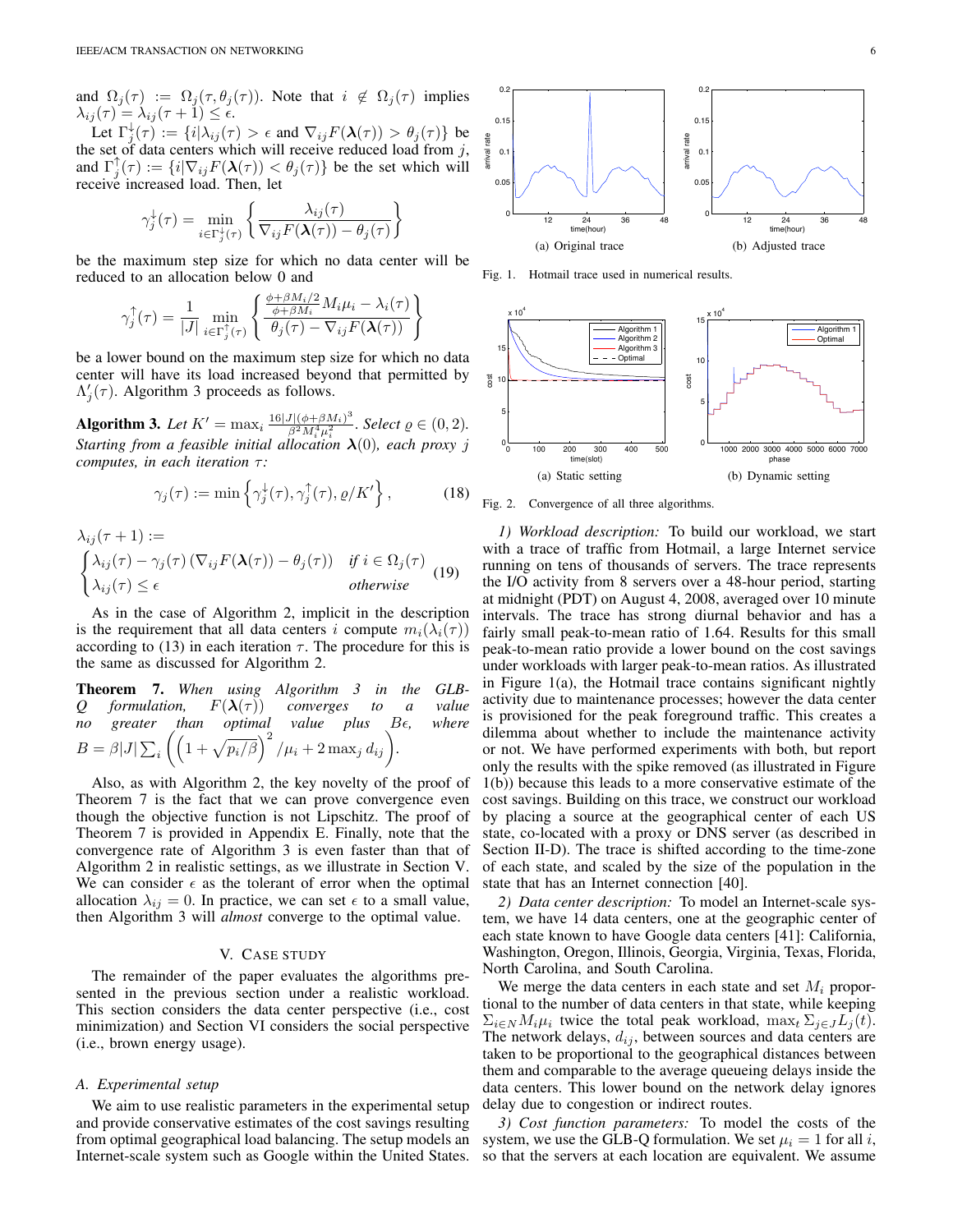the energy consumption of an active server in one timeslot is normalized to 1. We set constant electricity prices using the industrial electricity price of each state in May 2010 [42]. Specifically, the price (cents per kWh) is 10.41 in California; 3.73 in Washington; 5.87 in Oregon, 7.48 in Illinois; 5.86 in Georgia; 6.67 in Virginia; 6.44 in Texas; 8.60 in Florida; 6.03 in North Carolina; and 5.49 in South Carolina. In this section, we set  $\beta = 1$  according to the estimates in [26]; however Figure 3 illustrates the impact of varying  $\beta$ .

*4) Algorithm benchmarks:* To provide benchmarks for the performance of the algorithms presented here, we consider three baselines, which are approximations of common approaches used in Internet-scale systems. They also allow implicit comparisons with prior work such as [8]. The approaches use different amounts of information to perform the cost minimization. Note that each approach must use queueing delay (or capacity information); otherwise the routing may lead to instability.

Baseline 1 uses network delays but ignores energy price when minimizing its costs. This demonstrates the impact of price-aware routing. It also shows the importance of dynamic capacity provisioning, since without using energy cost in the optimization, every data center will keep every server active.

Baseline 2 uses energy prices but ignores network delay. This illustrates the impact of location-aware routing on the data center costs. Further, it allows us to understand the performance improvement of our algorithms compared to those such as [8], [9] that neglect network delays in their formulations.

Baseline 3 uses neither network delay information nor energy price information when performing its cost minimization. Thus, the traffic is routed so as to balance the delays within the data centers. Though naive, designs such as this are still used by systems today; see [43].

#### *B. Performance evaluation*

The evaluation of our algorithms and the cost savings due to optimal geographic load balancing will be organized around the following topics.

*1) Convergence:* We start by considering the convergence of each of the distributed algorithms. Figure 2(a) illustrates the convergence of each of the algorithms in a static setting for  $t = 11$ am, where load and electricity prices are fixed and each phase in Algorithm 1 is considered as an iteration. It validates the convergence analysis for both algorithms. Note here Algorithm 2 and Algorithm 3 use a step size  $\gamma = 10$ ; this is much larger than that used in the convergence analysis, which is quite conservative, and there is no sign of causing lack of convergence.

To demonstrate the convergence in a dynamic setting, Figure 2(b) shows Algorithm 1's response to the first day of the Hotmail trace, with loads averaged over one-hour intervals for brevity. One iteration is performed every 10 minutes. This figure shows that even the slower algorithm, Algorithm 1, converges fast enough to provide near-optimal cost. Hence, the remaining plots show only the optimal solution.

*2) Energy versus delay tradeoff:* The optimization objective we have chosen to model the data center costs imposes a particular tradeoff between the delay and the energy costs,  $\beta$ . It is important to understand the impact of this factor. Figure 3 illustrates how the delay and energy cost trade off under the optimal solution as  $\beta$  changes. Thus, the plot shows the Pareto frontier for the GLB-Q formulation. The figure highlights that there is a smooth convex frontier with a mild 'knee'.



Fig. 3. Pareto frontier of the GLB-Q formulation as a function of  $\beta$  for three different times (and thus arrival rates), PDT. Circles, x-marks, and triangles correspond to  $\beta = 0.4$ , 1, and 2.5, respectively.

*3) Cost savings:* To evaluate the cost savings of geographical load balancing, Figure 4 compares the optimal costs to those incurred under the three baseline strategies described in the experimental setup. The overall cost, shown in Figures  $4(a)$ and 4(b), is significantly lower under the optimal solution than all of the baselines (nearly 40% during times of light traffic). Recall that Baseline 2 is the state of the art, studied in recent papers such as [8], [9].

To understand where the benefits are coming from, let us consider separately the two components of cost: delay and energy. Figures 4(c) and 4(d) show that the optimal algorithm performs well with respect to both delay and energy costs individually. In particular, Baseline 1 provides a lower bound on the achievable delay costs, and the optimal algorithm nearly matches this lower bound. Similarly, Baseline 2 provides a natural bar for comparing the achievable energy cost. At periods of light traffic the optimal algorithm provides nearly the same energy cost as this baseline, and (perhaps surprisingly) during periods of heavy-traffic the optimal algorithm provides significantly lower energy costs. The explanation for this is that, when network delay is considered by the optimal algorithm, if all the close data centers have all servers active, a proxy might still route to them; however when network delay is not considered, a proxy is more likely to route to a data center that is not yet running at full capacity, thereby adding to the energy cost.

*4) Sensitivity analysis:* We have studied the sensitivity of the algorithms to errors in the inputs load  $L_i$  and network delay  $d_{ij}$ . Estimation errors in  $L_j$  only affect the routing. In our model the data centers adapt their number of servers based on the true load, which counteracts suboptimal routing. In our context, network delay was 15% of the cost, and so large relative errors in delay had little impact. Baseline 2 can be thought of as applying the optimal algorithm to extremely poor estimates of  $d_{ij}$  (namely  $d_{ij} = 0$ ), and so the Figure 4(a) provides some illustration of the effect of estimation error.

# VI. SOCIAL IMPACT

We now shift focus from the cost savings of the data center operator to the social impact of geographical load balancing. We focus on the impact of geographical load balancing on the usage of "brown" non-renewable energy by Internet-scale systems, and how this impact depends on electricity pricing.

Intuitively, geographical load balancing allows the traffic to "follow the renewables"; thus providing increased usage of green energy and decreased brown energy usage. However, such benefits are only possible if data centers forgo static energy contracts for dynamic energy pricing (either through demand response programs or real-time pricing). The experiments in this section show that if dynamic pricing is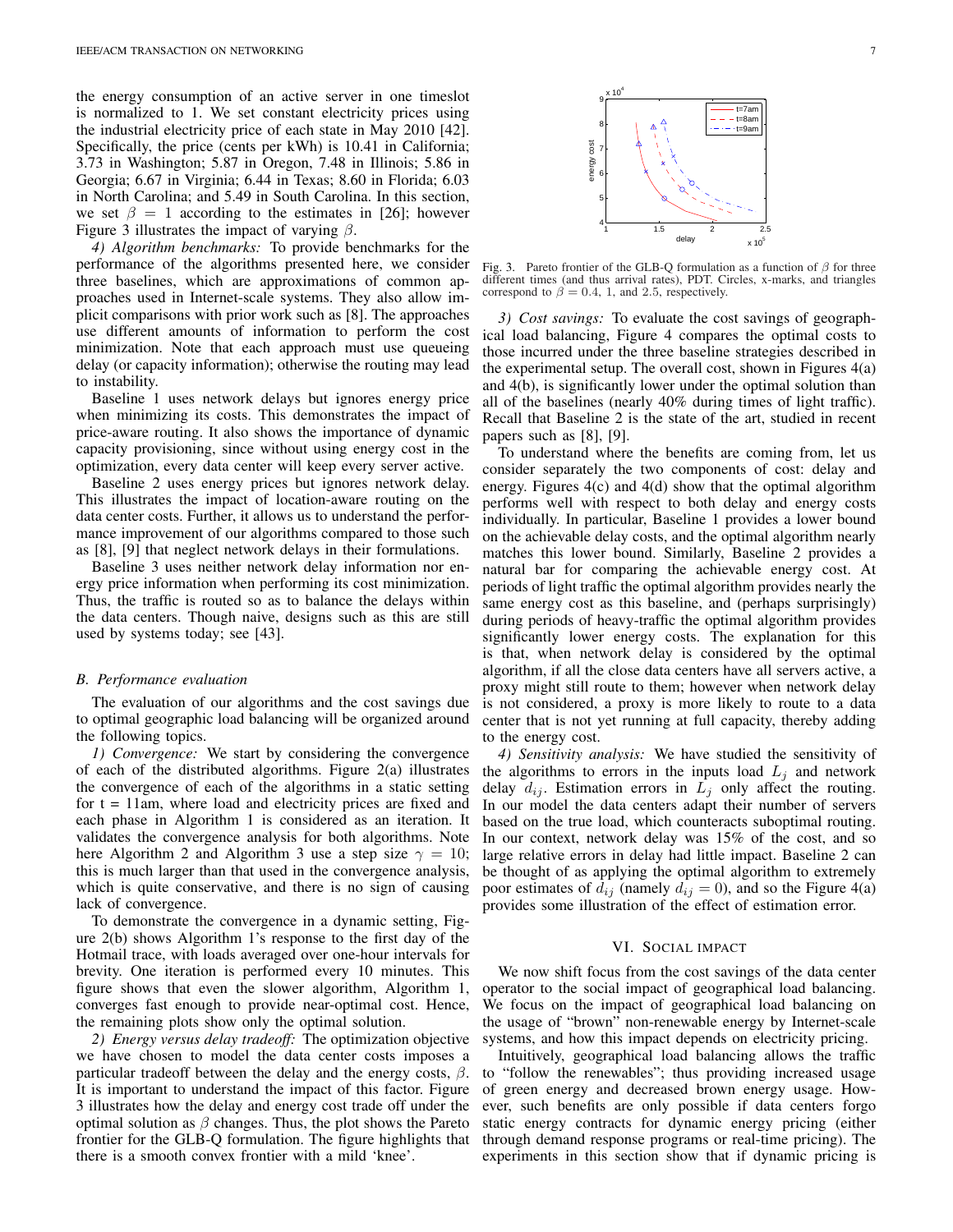

Fig. 4. Impact of ignoring network delay and/or energy price on the cost incurred by geographical load balancing.

done optimally, then geographical load balancing can provide significant social benefits by reducing non-renewable energy consumption.

#### *A. Experimental setup*

To explore the social impact of geographical load balancing, we use the setup described in Section V. However, we add models for the availability of renewable energy, the pricing of renewable energy, and the social objective.

*1) The availability of renewable energy:* To capture the availability of wind and solar energy, we use traces of wind speed and Global Horizontal Irradiance (GHI) obtained from [44], [45] that have measurements every 10 minutes for a year. The normalized generations of four states (CA, TX, IL, NC) and the West/East Coast average are illustrated in Figure 5(a), where 50% of renewable energy comes from solar.

Building on these availability traces, for each location we let  $\alpha_i(t)$  denote the fraction of the energy that is from renewable sources at time t, and let  $\bar{\alpha} = (|N|T)^{-1} \sum_{t=1}^{T} \sum_{i \in N} \alpha_i(t)$ be the "penetration" of renewable energy. We take  $\overline{\alpha} = 0.30$ , which is on the progressive side of the renewable targets among US states [46].

Finally, when measuring the brown/green energy usage of a data center at time t, we use simply  $\sum_{i \in \mathbb{N}} \alpha_i(t) m_i(t)$  as the green energy usage and  $\sum_{i \in N} (1 - \alpha_i(t)) m_i(t)$  as the brown energy usage. This models the fact that the grid cannot differentiate the source of the electricity provided.

*2) Dynamic pricing and demand response:* Internet-scale systems have spatial flexibility in energy usage that is not available to traditional energy consumers; thus they are well positioned to take advantage of demand response and real-time pricing to reduce both their electricity costs and their brown energy consumption.

To provide a simple model of demand response, we use time-varying prices  $p_i(t)$  in each time-slot that depend on the availability of renewable resources  $\alpha_i(t)$  in each location.

The way  $p_i(t)$  is chosen as a function of  $\alpha_i(t)$  will be of fundamental importance to the social impact of geographical load balancing. To highlight this, we consider a parameterized "differentiated pricing" model that uses a price  $p<sub>b</sub>$  for brown energy and a price  $p<sub>q</sub>$  for green energy. Specifically,

$$
p_i(t) = p_b(1 - \alpha_i(t)) + p_g \alpha_i(t).
$$

Note that  $p_q = p_b$  corresponds to static pricing, and we show in the next section that  $p<sub>g</sub> = 0$  corresponds to socially optimal pricing. Our experiments vary  $p_a \in [0, p_b]$ .  $p_b$  is the same price as used in the previous section.

*3) The social objective:* To model the social impact of geographical load balancing we need to formulate a social objective. Like the GLB formulation, this must include a tradeoff between the energy usage and the average delay users of the system experience, because purely minimizing brown energy use requires all  $m_i = 0$ . The key difference between the GLB formulation and the social formulation is that the *cost* of energy is no longer relevant. Instead, the environmental impact is important, and thus the brown energy usage should be minimized. This leads to the following simple model for the social objective:

$$
\min_{\mathbf{m}(t),\mathbf{\lambda}(t)} \sum_{t=1}^{T} \sum_{i \in N} \left( (1 - \alpha_i(t)) \frac{\mathcal{E}_i(t)}{p_i(t)} + \tilde{\beta} \mathcal{D}_i(t) \right) \tag{20}
$$

where  $\mathcal{D}_i(t)$  is the delay cost defined in (2),  $\mathcal{E}_i(t)$  is the energy cost defined in (1), and  $\hat{\beta}$  is the relative valuation of delay versus energy. Further, we have imposed that the energy cost follows from the pricing of  $p_i(t)$  cents/kWh in timeslot t. Note that, though simple, our choice of  $\mathcal{D}_i(t)$  to model the disutility of delay to users is reasonable because lost revenue captures the lack of use as a function of increased delay.

An immediate observation about the above social objective is that to align the data center and social goals, one needs to set  $p_i(t) = (1 - \alpha_i(t))/\beta$ , which corresponds to choosing  $p_b = 1/\hat{\beta}$  and  $p_g = 0$  in the differentiated pricing model above. We refer to this as the "optimal" pricing model.

#### *B. The importance of dynamic pricing*

To begin our experiments, we illustrate that optimal pricing can lead geographical load balancing to "follow the renewables." Figure 5 shows this using the renewable traces shown in Figure 5(a). By comparing Figures 5(b) to Figure 5(c), which uses static pricing, the change in capacity provisioning, and thus energy usage, is evident. For example, Figure 5(b) shows a clear shift of service capacity from the west coast to the east coast as solar energy becomes highly available in the east coast and then switch back when solar energy is less available in the east coast but high in the west coast. Though not explicit in the figures, this "follow the renewables" routing has the benefit of significantly reducing the brown energy usage since energy use is more correlated with the availability of renewables. Thus, geographical load balancing provides the opportunity to aid the incorporation of renewables into the grid.

Figure 5 assumed the optimal dynamic pricing, but currently data centers negotiate fixed price contracts. Although there are many reasons why grid operators will encourage data center operators to transfer to dynamic pricing over the coming years,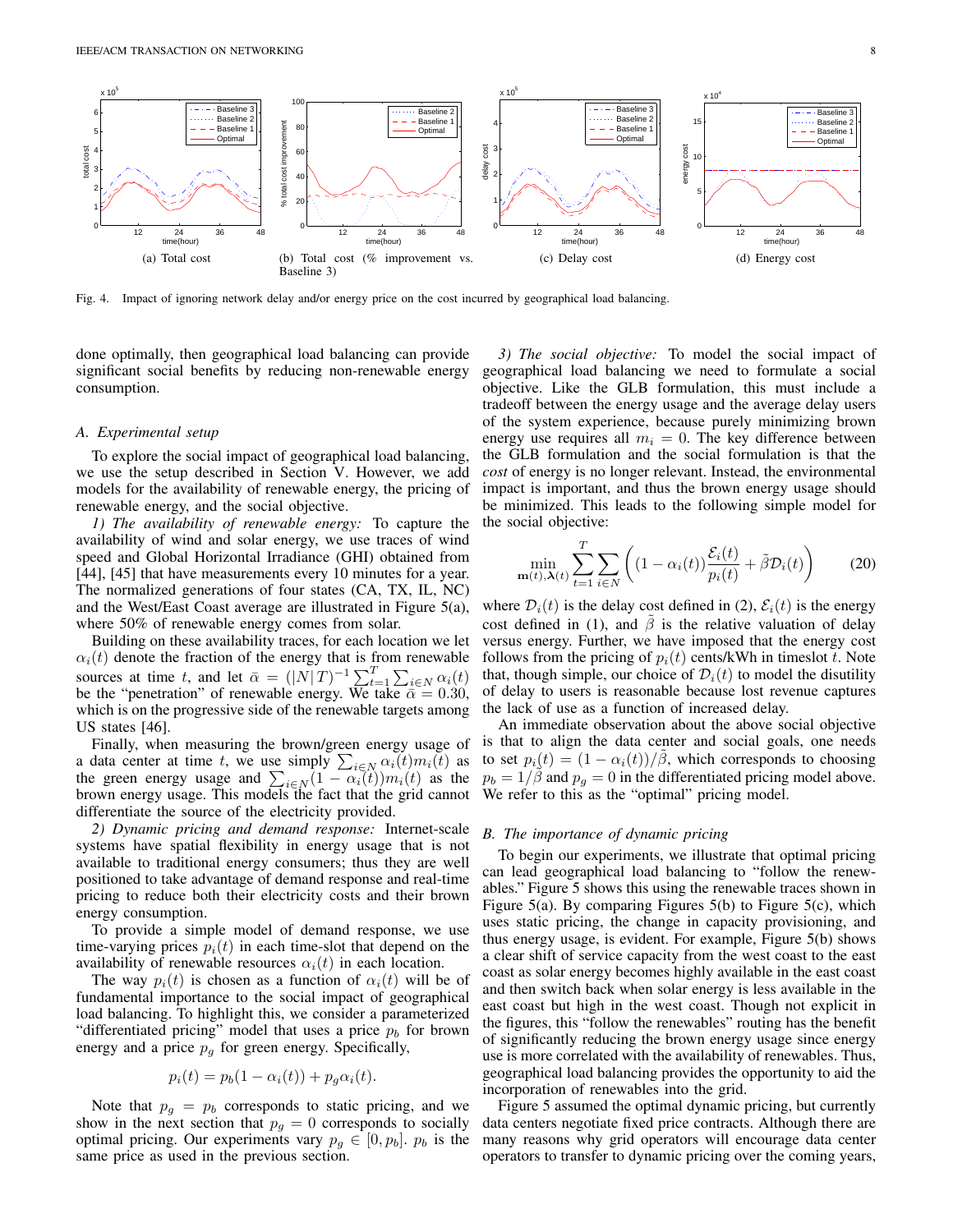

Fig. 5. Geographical load balancing "following the renewables". (a) Renewable availability. (b) and (c): Capacity provisionings of east coast and west coast data centers when there are renewables, under (b) optimal dynamic pricing and (c) static pricing. (d) Reduction in social cost from dynamic pricing compared to static pricing as a function of the weight for brown energy usage,  $1/\beta$ , and  $\beta = 0.1$ .

this is likely to be a slow process [13]. Thus, it is important to market should Internet-scale systems participate in to minimize consider the impact of partial adoption of dynamic pricing in addition to full, optimal dynamic pricing. Figure 5(d) focuses on this issue. To model the partial adoption of dynamic pricing, we can consider  $p_a \in [0, p_b]$ . This figure shows that the benefits provided by dynamic pricing are moderate but significant, even at partial adoption (high  $p_q$ ). Another interesting observation about Figure 5(d) is that the curves increase faster in the range when  $1/\hat{\beta}$  is small, which highlights that the social benefit of geographical load balancing becomes significant even when there is only moderate importance placed on energy. When  $p_q$  is higher than  $p_b$ , which is common currently, the cost increases and geographical load balancing can no longer help to reduce non-renewable energy consumption. We omit the results due to space constraints. For more recent results about geographical load balancing in Internet-scale systems with local renewable generation and data center demand response to utility coincident peak charging, please refer to [22], [47]

#### VII. CONCLUDING REMARKS

This paper has focused on understanding algorithms for and social impacts of geographical load balancing in Internetscaled systems. We have provided three distributed algorithms that provably compute the optimal routing and provisioning decisions for Internet-scale systems and we have evaluated these algorithms using trace-based numerical simulations. Further, we have studied the feasibility and benefits of providing demand response for the grid via geographical load balancing. Our experiments highlight that geographical load balancing can provide an effective tool for demand response: when pricing is done carefully, electricity providers can motivate Internetscale systems to "follow the renewables" and route to areas where green renewable energy is available. This both eases the incorporation of non-dispatchable renewables into the grid and reduces brown energy consumption of Internet-scale systems.

While we have more recent results about online algorithms for geographical load balancing [14] and workload management for local data center [18], there are a number of interesting directions for future work. With respect to the design of distributed algorithms, one aspect that our model has ignored is the switching cost (in terms of delay and wear-and-tear) associated with switching servers into and out of power-saving modes. Our model also ignores issues related to reliability and availability, which are quite important in practice. With respect to the social impact of geographical load balancing, our results highlight the opportunity provided by geographical load balancing for demand response; however there are many issues left to be considered. For example, which demand response

costs? How can policy decisions such as cap-and-trade be used to provide the proper incentives for Internet-scale systems, such as [6]? Can Internet-scale systems use energy storage at data centers in order to magnify cost reductions when participating in demand response markets? Answering these questions will pave the way for greener geographic load balancing.

#### ACKNOWLEDGMENTS

This work was supported by NSF grants CCF 0830511, CNS 0911041, and CNS 0846025, DoE grant DE-EE0002890, ARO MURI grant W911NF-08-1-0233, Microsoft Research, Bell Labs, the Lee Center for Advanced Networking, and ARC grants FT0991594 and DP130101378.

#### **REFERENCES**

- [1] A. Qureshi, R. Weber, H. Balakrishnan, J. Guttag, and B. Maggs, "Cutting the electric bill for internet-scale systems," in *Proc. ACM Sigcomm*, Aug. 2009.
- [2] A. Beloglazov, R. Buyya, Y. C. Lee, A. Zomaya *et al.*, "A taxonomy and survey of energy-efficient data centers and cloud computing systems, *Advances in Computers*, vol. 82, no. 2, pp. 47–111, 2011.
- [3] O. S. Unsal and I. Koren, "System-level power-aware deisgn techniques in real-time systems," *Proc. IEEE*, vol. 91, no. 7, pp. 1055–1069, 2003.
- [4] S. Irani and K. R. Pruhs, "Algorithmic problems in power management," *SIGACT News*, vol. 36, no. 2, pp. 63–76, 2005.
- [5] S. Kaxiras and M. Martonosi, *Computer Architecture Techniques for Power-Efficiency*. Morgan & Claypool, 2008.
- [6] K. Le, R. Bianchini, T. D. Nguyen, O. Bilgir, and M. Martonosi, "Capping the brown energy consumption of internet services at low cost," in *Proc. IGCC*, 2010.
- [7] E. Pakbaznia and M. Pedram, "Minimizing data center cooling and server power costs," in *Proc. ISLPED*, 2009.
- [8] L. Rao, X. Liu, L. Xie, and W. Liu, "Minimizing electricity cost: Optimization of distributed internet data centers in a multi-electricitymarket environment," in *INFOCOM*, 2010.
- [9] R. Stanojevic and R. Shorten, "Distributed dynamic speed scaling," in *Proc. IEEE INFOCOM*, 2010.
- [10] P. Wendell, J. W. Jiang, M. J. Freedman, and J. Rexford, "Donar: decentralized server selection for cloud services," in *Proc. ACM Sigcomm*, 2010, pp. 231–242.
- [11] "Server and data center energy efficiency," Final Report to Congress, U.S. Environmental Protection Agency, 2007.
- [12] Www.enernoc.com. [13] P. X. Gao, A. R. Curtis, B. Wong, and S. Keshav, "It's not easy being
- green," in *Proc. of ACM SIGCOMM 2012*. [14] M. Lin, Z. Liu, A. Wierman, and L. L. Andrew, "Online algorithms for geographical load balancing," in *Proc. of IGCC*, 2012.
- [15] M. Lin, A. Wierman, L. L. H. Andrew, and E. Thereska, "Dynamic rightsizing for power-proportional data centers," in *Proc. IEEE INFOCOM*, 2011.
- [16] A. Shah, C. Bash, M. Arlitt, Y. Chen, D. Gmach, R. Sharma, and C. Patel, "Thermal management considerations for geographically distributed computing infrastructures."
- [17] K. Le, R. Bianchini, J. Zhang, Y. Jaluria, J. Meng, and T. D. Nguyen, "Reducing electricity cost through virtual machine placement in high performance computing clouds," in *Proceedings of 2011 International Conference for High Performance Computing, Networking, Storage and Analysis*. ACM, 2011, p. 22.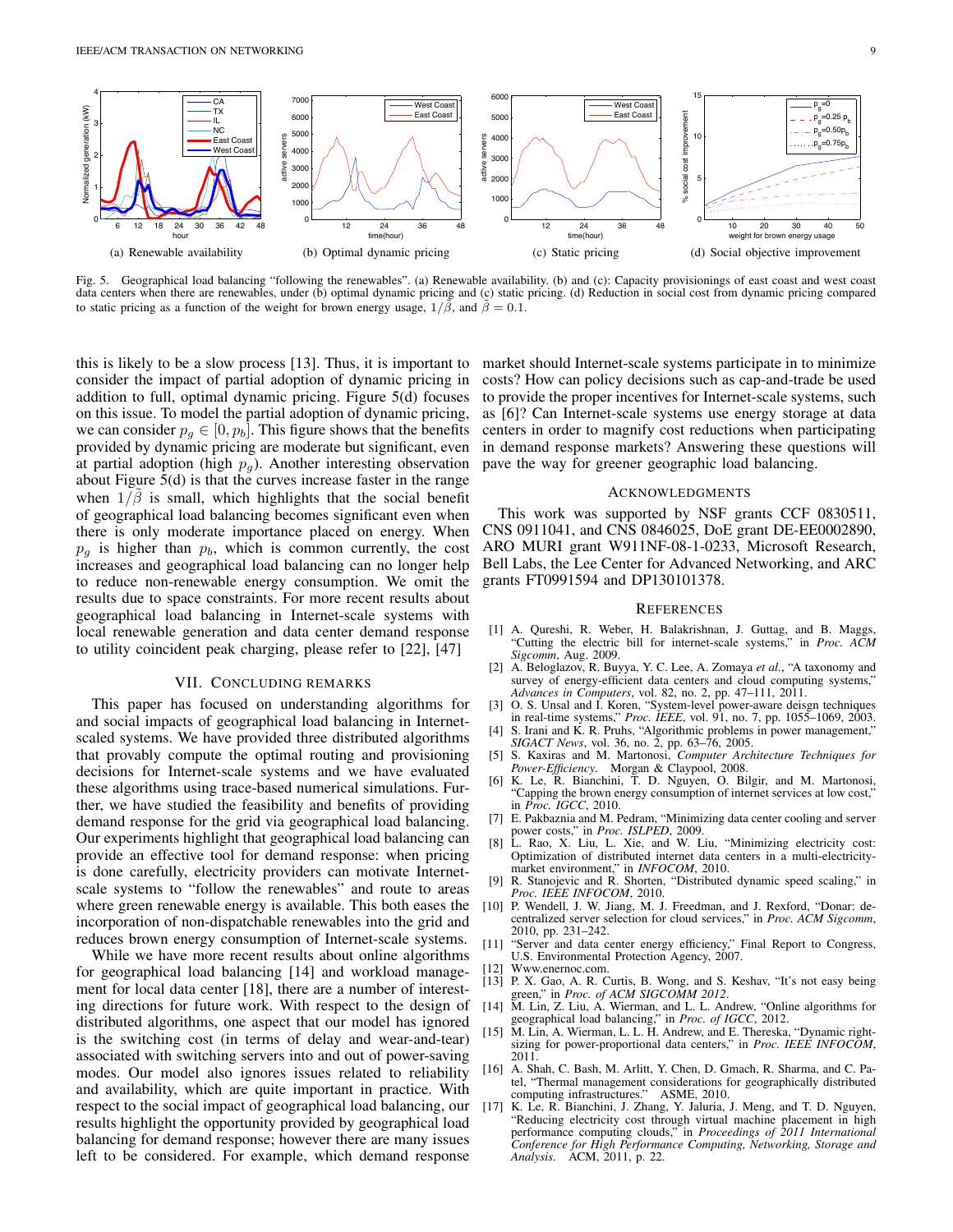- [18] Z. Liu, Y. Chen, C. Bash, A. Wierman, D. Gmach, Z. Wang, M. Marwah, and C. Hyser, "Renewable and cooling aware workload management for sustainable data centers," in *Proc. ACM SIGMETRICS 2012*, vol. 40, no. 1. ACM, 2012, pp. 175–186.
- [19] X. Fan, W.-D. Weber, and L. A. Barroso, "Power provisioning for a warehouse-sized computer," in *Proc. ISCA*, 2007.
- [20] A. Wierman, L. L. H. Andrew, and A. Tang, "Power-aware speed scaling in processor sharing systems," in *Proc. IEEE INFOCOM*, 2009.
- [21] L. L. H. Andrew, M. Lin, and A. Wierman, "Optimality, fairness and robustness in speed scaling designs," in *Proc. ACM SIGMETRICS*, 2010.
- [22] Z. Liu, A. Wierman, Y. Chen, B. Razon, and N. Chen, "Data center demand response: Avoiding the coincident peak via workload shifting and local generation," in *Proceedings of ACM SIGMETRICS*, 2013. S. Boyd and L. Vandenberghe, *Convex Optimization*. Cambridge
- [23] S. Boyd and L. Vandenberghe, *Convex Optimization*. University Press, 2004.
- [24] E. Thereska, A. Donnelly, and D. Narayanan, "Sierra: a powerproportional, distributed storage system," Microsoft Research, Tech. Rep. MSR-TR-2009-153, 2009.
- [25] A. Croll and S. Power, "How web speed affects online business KPIs," 2009, http://www.watchingwebsites.com.
- [26] Http://perspectives.mvdirona.com/2009/10/31/TheCostOfLatency.aspx.
- [27] S. Albers, "Energy-efficient algorithms," *Comm. of the ACM*, vol. 53, no. 5, pp. 86–96, 2010.
- [28] Y. Chen, A. Das, W. Qin, A. Sivasubramaniam, Q. Wang, and N. Gautam, "Managing server energy and operational costs in hosting centers," in *Proc. ACM SIGMETRICS*, 2005.
- [29] A. Gandhi, M. Harchol-Balter, R. Das, and C. Lefurgy, "Optimal power allocation in server farms," in *Proc. ACM SIGMETRICS*, 2009.
- [30] R. Urgaonkar, U. C. Kozat, K. Igarashi, and M. J. Neely, "Dynamic resource allocation and power management in virtualized data centers," in *IEEE NOMS*, Apr. 2010.
- [31] M. Conti and C. Nazionale, "Load distribution among replicated web servers: A QoS-based approach," in *Proc. ACM WISP*, 1999.
- [32] Z. M. Mao, C. D. Cranor, F. Bouglis, M. Rabinovich, O. Spatscheck, and J. Wang, "A precise and efficient evaluation of the proximity between web clients and their local DNS servers," in *USENIX*, 2002, pp. 229–242.
- [33] M. Pathan, C. Vecchiola, and R. Buyya, "Load and proximity aware request-redirection for dynamic load distribution in peering CDNs," in *Proc. OTM*, 2008.
- [34] J. Pang, A. Akella, A. Shaikh, B. Krishnamurthy, and S. Seshan, "On the responsiveness of DNS-based network control," in *Proc. IMC*, 2004.
- [35] G. Ghatikar, V. Ganti, N. Matson, and M. Piette, "Demand response opportunities and enabling technologies for data centers: Findings from field studies," 2012.
- [36] W. Theilmann and K. Rothermel, "Dynamic distance maps of the internet," in *Proc. IEEE INFOCOM*, 2001.
- [37] R. Krishnan, H. V. Madhyastha, S. Srinivasan, S. Jain, A. Krishnamurthy, T. Anderson, and J. Gao, "Moving beyond end-to-end path information to optimize CDN performance," in *Proc. ACM Sigcomm*, 2009.
- [38] E. Ng and H. Zhang, "Predicting internet network distance with coordinates-based approaches," in *Proc. IEEE INFOCOM*, 2002.
- [39] D. P. Bertsekas, *Nonlinear Programming*. Athena Scientific, 1999.
- [40] "US Census Bureau, http://www.census.gov."
- [41] http://www.datacenterknowledge.com, 2008.
- [42] http://www.eia.doe.gov.
- [43] V. K. Adhikari, S. Jain, and Z.-L. Zhang, "YouTube traffic dynamics and its interplay with a tier-1 ISP: An ISP perspective," in *Proc. ACM IMC*, 2010, pp. 431–443.
- [44] http://rredc.nrel.gov, 2010.
- [45] http://wind.nrel.gov, 2010.
- [46] S. Carley, "State renewable energy electricity policies: An empirical evaluation of effectiveness," *Energy Policy*, vol. 37, no. 8, pp. 3071– 3081, Aug 2009.
- [47] Z. Liu, M. Lin, A. Wierman, S. Low, and L. Andrew, "Geographical load balancing with renewables," *ACM SIGMETRICS Performance Evaluation Review*, vol. 39, no. 3, pp. 62–66, 2011.
- [48] D. P. Bertsekas and J. N. Tsitsiklis, *Parallel and Distributed Computation: Numerical Methods*. Athena Scientific, 1989.

#### APPENDIX

We now prove the results from Section III, beginning with the illuminating Karush-Kuhn-Tucker (KKT) conditions.

#### *A. Optimality conditions*

As GLB-Q is convex and satisfies Slater's condition, the KKT conditions are necessary and sufficient for optimality [23]; for the other models they are merely necessary.

**GLB-Q:** Let  $\underline{\omega}_i \geq 0$  and  $\overline{\omega}_i \geq 0$  be Lagrange multipliers corresponding to (3d), and  $\delta_{ij} \geq 0$ ,  $\nu_j$  and  $\sigma_i$  be those for (3c), (3b) and (5b). The Lagrangian is then

$$
\mathcal{L} = \sum_{i \in N} m_i p_i + \beta \sum_{j \in J} \sum_{i \in N} \left( \frac{\lambda_{ij}}{\mu_i - \lambda_i / m_i} + \lambda_{ij} d_{ij} \right)
$$

$$
- \sum_{i \in N} \sum_{j \in J} \delta_{ij} \lambda_{ij} + \sum_{j \in J} \nu_j \left( L_j - \sum_{i \in N} \lambda_{ij} \right)
$$

$$
+ \sum_{i \in N} (\bar{\omega}_i (m_i - M_i) - \underline{\omega}_i m_i) + \sum_{i \in N} \sigma_i (m_i \mu_i - \lambda_i)
$$

The KKT conditions of stationarity, primal and dual feasibility and complementary slackness are:

$$
\beta\left(\frac{\mu_i}{(\mu_i - \lambda_i/m_i)^2} + d_{ij}\right) - \nu_j - \delta_{ij} - \sigma_i = 0, \quad \forall i, j \tag{21}
$$

$$
\delta_{ij}\lambda_{ij} = 0; \quad \delta_{ij} \ge 0, \quad \lambda_{ij} \ge 0, \quad \forall i, j \tag{22}
$$

$$
\sigma_i (m_i \mu_i - \lambda_i) = 0; \quad \sigma_i \ge 0, \quad m_i \mu_i - \lambda_i \ge 0, \quad \forall i \tag{23}
$$

$$
\sum_{i \in N} \lambda_{ij} = L_j, \quad \forall j
$$
\n
$$
\sum_{i \in N} \lambda_{ij} = L_j, \quad \forall j
$$
\n(24)

$$
p_i - \beta \left( \frac{\lambda_i/m_i}{\mu_i - \lambda_i/m_i} \right)^2 + \bar{\omega}_i - \underline{\omega}_i + \sigma_i \mu_i = 0, \quad \forall i \qquad (25)
$$

$$
\bar{\omega}_i(m_i - M_i) = 0; \quad \bar{\omega}_i \ge 0, \quad m_i \le M_i, \quad \forall i \tag{26}
$$

$$
\underline{\omega}_i m_i = 0; \qquad \underline{\omega}_i \ge 0, \quad m_i \ge 0, \quad \forall i. \tag{27}
$$

The conditions (21)–(24) determine the sources' choice of  $\lambda_{ij}$ , and we claim they imply that source j will only send data to those data centers  $i$  which have minimum marginal cost  $d_{ij} + (1 + \sqrt{p_i^*/\beta})^2/\mu_i$ , where  $p_i^* = p_i - \underline{\omega}_i + \bar{\omega}_i$ . To see this, let  $\bar{\lambda}_i = \lambda_i / m_i$ . By (25), the marginal queueing delay of data centre *i* with respect to load  $\lambda_{ij}$  is  $\mu_i/(\mu_i - \lambda_i)^2 =$  $(1 + \sqrt{p_i^*/\beta})^2/\mu_i$ . Thus, from (21), at the optimal point,

$$
d_{ij} + \frac{(1 + \sqrt{p_i^*/\beta})^2}{\mu_i} = d_{ij} + \frac{\mu_i}{(\mu_i - \bar{\lambda}_i)^2} = \frac{\nu_j + \delta_{ij}}{\beta} \ge \frac{\nu_j}{\beta} \quad (28)
$$

with equality if  $\lambda_{ij} > 0$  by (22), establishing the claim.

Note that the solution to  $(21)$ – $(24)$  for source j depends on  $\lambda_{ik}$ ,  $k \neq j$ , only through  $m_i$ . Given  $\lambda_i$ , data center i finds  $m_i$  as the projection onto  $[0, M_i]$  of the solution  $\hat{m}_i = \lambda_i(1 +$  $\sqrt{p_i/\beta}$ ) $\sqrt{\mu_i\sqrt{p_i/\beta}}$  with  $\bar{\omega}_i = \underline{\omega}_i = \sigma_i = 0$ .

**GLB-LIN** again decouples into data centers finding  $m_i$ given  $\lambda_i$ , and sources finding  $\lambda_{ij}$  given the  $m_i$ . Feasibility and complementary slackness conditions (22), (24), (26) and (27) are as for GLB-Q; the stationarity conditions are:

$$
\frac{\partial g_i(m_i, \lambda_i)}{\partial \lambda_i} + \beta \left( \frac{\partial \left( \lambda_i f_i(m_i, \lambda_i) \right)}{\partial \lambda_i} + d_{ij} \right) - \nu_j - \delta_{ij} = 0, \quad \forall i, j \text{ (29)}
$$

$$
\frac{\partial g_i(m_i, \lambda_i)}{\partial m_i} + \beta \lambda_i \frac{\partial f_i(m_i, \lambda_i)}{\partial m_i} + \bar{\omega}_i - \underline{\omega}_i = 0, \forall i. \tag{30}
$$

Note the feasibility constraint (5b) of GLB-Q is no longer explicitly required to ensure stability. In GLB-LIN, it is instead assumed that f is infinite when the load exceeds capacity.

The objective function is strictly convex in data center  $i$ 's decision variable  $m_i$ , and so there is a unique solution  $\hat{m}_i(\lambda_i)$ to (30) for  $\bar{\omega}_i = \underline{\omega}_i = 0$ , and the optimal  $m_i$  given  $\lambda_i$  is the projection of this onto the interval  $[0, M_i]$ .

GLB in its general form has the same KKT conditions as GLB-LIN, with the stationary conditions replaced by

$$
\frac{\partial g_i}{\partial \lambda_i} + r(f_i + d_{ij}) + \sum_{k \in J} \lambda_{ik} r'(f_i + d_{ik}) \frac{\partial f_i}{\partial \lambda_i} - \nu_j - \delta_{ij} = 0, \forall i, j
$$

$$
\frac{\partial g_i}{\partial m_i} + \sum_{j \in J} \lambda_{ij} r'(f_i + d_{ij}) \frac{\partial f_i}{\partial m_i} + \bar{\omega}_i - \underline{\omega}_i = 0, \quad \forall i
$$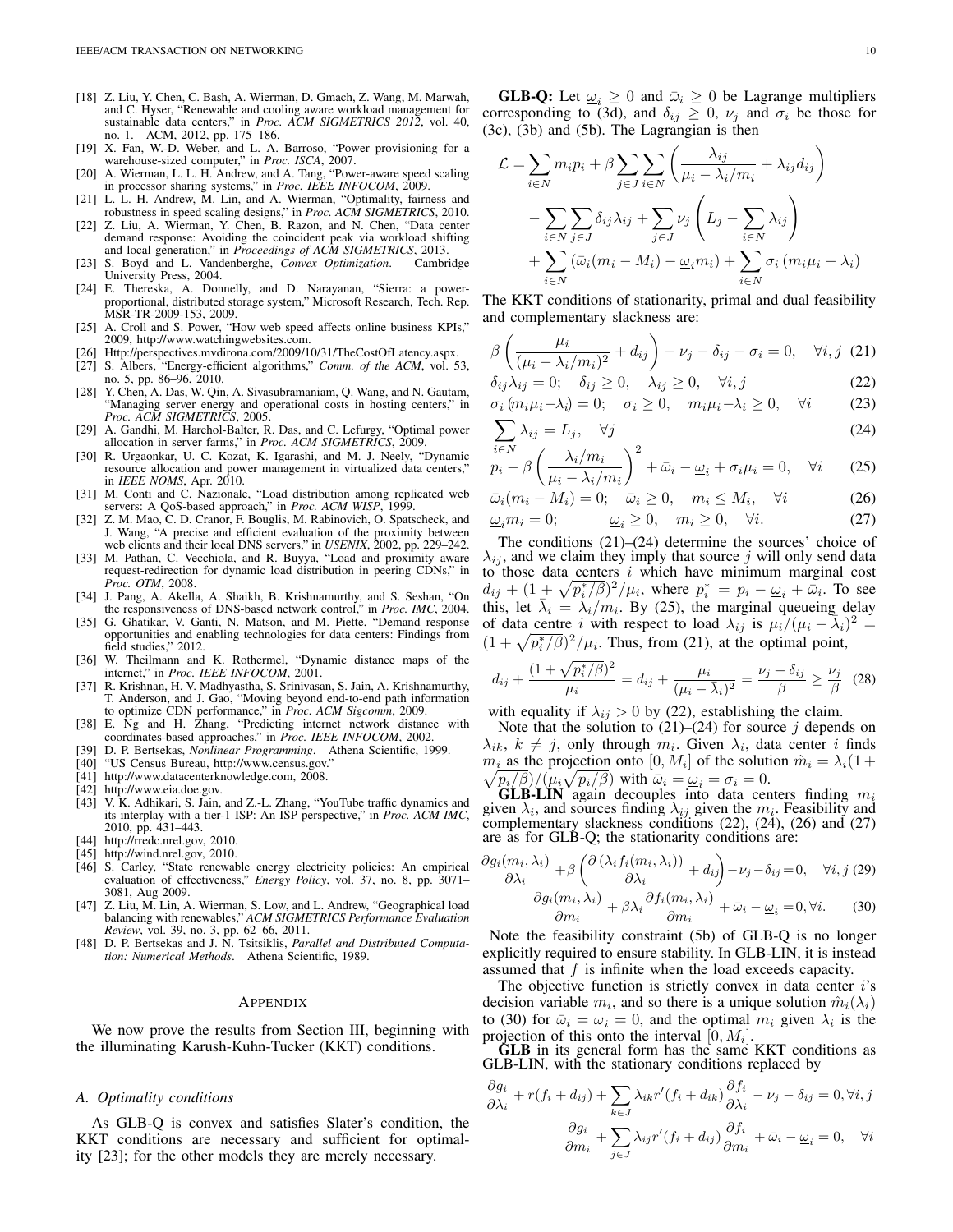where  $r'$  denotes the derivative of  $r(\cdot)$ .

convex and increasing. However, now data center i's problem and vice versa. Thus, depends on all  $\lambda_{ij}$ , rather than simply  $\lambda_i$ .

#### *B. Characterizing the optima*

Lemma 8 will help prove the results of Section III.

Lemma 8. *Consider the GLB-LIN formulation. Suppose that for all i,*  $F_i(m_i, \lambda_i)$  *is jointly convex in*  $\lambda_i$  *and*  $m_i$ *, and differentiable in*  $\lambda_i$  *where it is finite. If, for some i, the dual variable*  $\bar{\omega}_i > 0$  *for an optimal solution, then*  $m_i = M_i$  *for* all optimal solutions. Conversely, if  $m_i < M_i$  for an optimal *solution, then*  $\bar{\omega}_i = 0$  *for all optimal solutions.* 

*Proof:* Consider an optimal solution S with  $i \in N$  such that  $\bar{\omega}_i > 0$  and hence  $m_i = M_i$ . If there exists another optimal solution S' such that  $m_i < M_i$ . Since the cost function is jointly convex in  $\lambda_{ij}$  and  $m_i$ , any convex combination of S and S' must also be optimal. However, since  $F_i(m_i, \lambda_i)$ is strictly convex in  $m_i$ , the linear combination of S and S' strictly decreases the cost, which contradicts with the fact that  $S$  and  $S'$  are optimal solutions.

*Proof of Theorem 1:* Consider first the case where there exists an optimal solution with  $m_i < M_i$ . By Lemma 8,  $\bar{\omega}_i = 0$ for all optimal solutions. Recall that  $\hat{m}_i(\lambda_i)$ , which defines the optimal  $m_i$ , is strictly convex. Thus, if different optimal solutions have different values of  $\lambda_i$ , then a convex combination of the two yielding  $(m'_i, \lambda'_i)$  would have  $\hat{m}_i(\lambda'_i) < m'_i$ , which contradicts the optimality of  $m'_i$ .

Next consider the case where all optimal solutions have  $m_i = M_i$ . In this case, consider two solutions S and S' that both have  $m_i = M_i$ . If  $\lambda_i$  is the same under both S and S', we are done. Otherwise, since  $F_i(m_i, \lambda_i)$  is strictly convex in  $\lambda_i$ , the linear combination of S and S' strictly decreases the cost, which contradicts with the fact that  $S$  and  $S'$  are optimal solutions.

*Proof of Theorem 2:* The proof when  $m_i = M_i$  for all optimal solutions is parallel to that of Theorem 1. Otherwise, when  $m_i < M_i$  in an optimal solution, the definition of  $\hat{m}$ gives  $\frac{\lambda_i}{m_i} = \mu_i/(\sqrt{\beta_i/p_i} + 1)$  for all optimal solutions.

*Proof of Theorem 3:* For each optimal solution S, consider an undirected bipartite graph  $G$  with a vertex representing each source and each data center and with an edge connecting i and j when  $\lambda_{ij} > 0$ . We will show that at least one of these graphs is acyclic. The theorem then follows since an acyclic graph with  $X$  nodes has at most  $X - 1$  edges.

To prove that there exists one optimal solution with acyclic graph we will inductively reroute requests in a way that removes cycles while preserving optimality. Suppose  $G$  contains a cycle. Let  $C$  be a minimal cycle, i.e., no strict subset of  $C$ is a cycle, and let  $C$  be directed.

Construct a new solution  $S(\xi)$  from S by adding  $\xi$  to  $\lambda_{ij}$  if  $(i, j) \in C$ , and subtracting  $\xi$  from  $\lambda_{ij}$  if  $(j, i) \in C$ . Note that this does not change the  $\lambda_i$ . To see that  $S(\xi)$  is maintains the optimal cost, first note that the change in the objective function of the GLB between S and  $S(\xi)$  is equal to

$$
\xi \sum_{(j,i)\in C} \left( r(d_{ij} + f_i(m_i, \lambda_i)) - r(d_{ji} + f_j(m_j, \lambda_j)) \right) \tag{31}
$$

Next note that the multiplier  $\delta_{ij} = 0$  since  $\lambda_{ij} > 0$  at S. Further, the condition for stationarity in  $\lambda_{ij}$  can be written as

GLB again decouples, since it is convex because  $r(\cdot)$  is where  $i \in I$  and  $j \in J$  there is exactly one  $(j', i)$  with  $j' \in J$ , on the choice of j. Since C is minimal, for each  $(i, j) \in C$ 

$$
0 = \sum_{(j,i) \in C} (X_i + r(d_{ij} + f_i(m_i, \lambda_i)) - \nu_j)
$$
  
- 
$$
\sum_{(i,j) \in C} (X_i + r(d_{ij} + f_i(m_i, \lambda_i)) - \nu_j)
$$
  
= 
$$
\sum_{(j,i) \in C} r(d_{ij} + f_i(m_i, \lambda_i)) - \sum_{(i,j) \in C} r(d_{ij} + f_i(m_i, \lambda_i)).
$$

Hence, by (31) the objective of  $S(\xi)$  and S are the same.

To complete the proof, we let  $(i^*, j^*) = \arg \min_{(i,j) \in C} \lambda_{ij}$ . Then  $S(\lambda_{i^*,j^*})$  has  $\lambda_{i^*,j^*} = 0$ . Thus,  $S(\lambda_{i^*,j^*})$  has at least one fewer cycle, since it has broken C. Further, by construction, it is still optimal.

*Proof of Theorem 4:*

It is sufficient to show that, if  $\lambda_{kj} \lambda_{k'j} > 0$  then either  $m_k =$  $M_k$  or  $m_{k'} = M_{k'}$ . Consider a case when  $\lambda_{kj} \lambda_{k'j} > 0$ .

For a generic i, define  $c_i = (1 + \sqrt{p_i/\beta})^2/\mu_i$  as the marginal cost (28) when the Lagrange multipliers  $\bar{\omega}_i = \omega_i = 0$ . Since the  $p_i$  are chosen from a continuous distribution, we have that with probability 1

$$
c_k - c_{k'} \neq d_{k'j} - d_{kj}.\tag{32}
$$

However, (28) holds with equality if  $\lambda_{ij} > 0$ , and so  $d_{kj} + (1+\sqrt{p_k^*/\beta})^2/\mu_k = d_{k'j} + (1+\sqrt{p_{k'}^*/\beta})^2/\mu_{k'}.$  By the definition of  $c_i$  and (32), this implies either  $p_k^* \neq p_k$  or  $p_{k'}^* \neq p_k$ . Hence at least one of the Lagrange multipliers  $\underline{\omega}_k$ ,  $\bar{\omega}_k$ ,  $\underline{\omega}_{k'}$  or  $\bar{\omega}_{k'}$  must be non-zero. However,  $\underline{\omega}_i > 0$  would imply  $m_i = 0$  whence  $\lambda_{ij} = 0$  by (23), which is false by hypothesis, and so either  $\bar{\omega}_k$  or  $\bar{\omega}_{k'}$  is non-zero, giving the result by (26).

#### *C. Proofs for Algorithm 1*

To prove Theorem 5 we apply a variant of Proposition 3.9 of Ch 3 in [48], which gives that if

- (i)  $F(\mathbf{m}, \lambda)$  is continuously differentiable and convex in the convex feasible region (3b)–(3d);
- (ii) Every limit point of the sequence is feasible;
- (iii) Given the values of  $\lambda_{-j}$  and m, there is a unique minimizer of F with respect to  $\lambda_j$ , and given  $\lambda$  there is a unique minimizer of  $F$  with respect to m.

Then, every limit point of  $(m(\tau), \lambda(\tau))_{\tau=1,2,...}$  is an optimal solution of GLB-Q.

This differs slightly from [48] in that the requirement that the feasible region be closed is replaced by the feasibility of all limit points, and the requirement of strict convexity with respect to each component is replaced by the existence of a unique minimizer. However, the proof is unchanged.

*Proof of Theorem 5:* To apply the above to prove Theorem 5, we need to show that  $F(\mathbf{m},\boldsymbol{\lambda})$  satisfies the differentiability and continuity constraints under the GLB-Q model.

GLB-Q is continuously differentiable and, as noted in Appendix A, a convex problem. To see that every limit point is feasible, note that the only infeasible points in the closure of the feasible region are those with  $m_i \mu_i = \lambda_i$ . Since the objective approaches  $\infty$  approaching that boundary, and Gauss-Seidel iterations always reduce the objective [48], these points cannot be limit points.

 $X_i + r(d_{ij} + f_i(m_i, \lambda_i)) - \nu_j = 0$ , where  $X_i$  does not depend each  $\lambda_j$ . Since the cost is separable in the  $m_i$ , it is sufficient It remains to show the uniqueness of the minimum in m and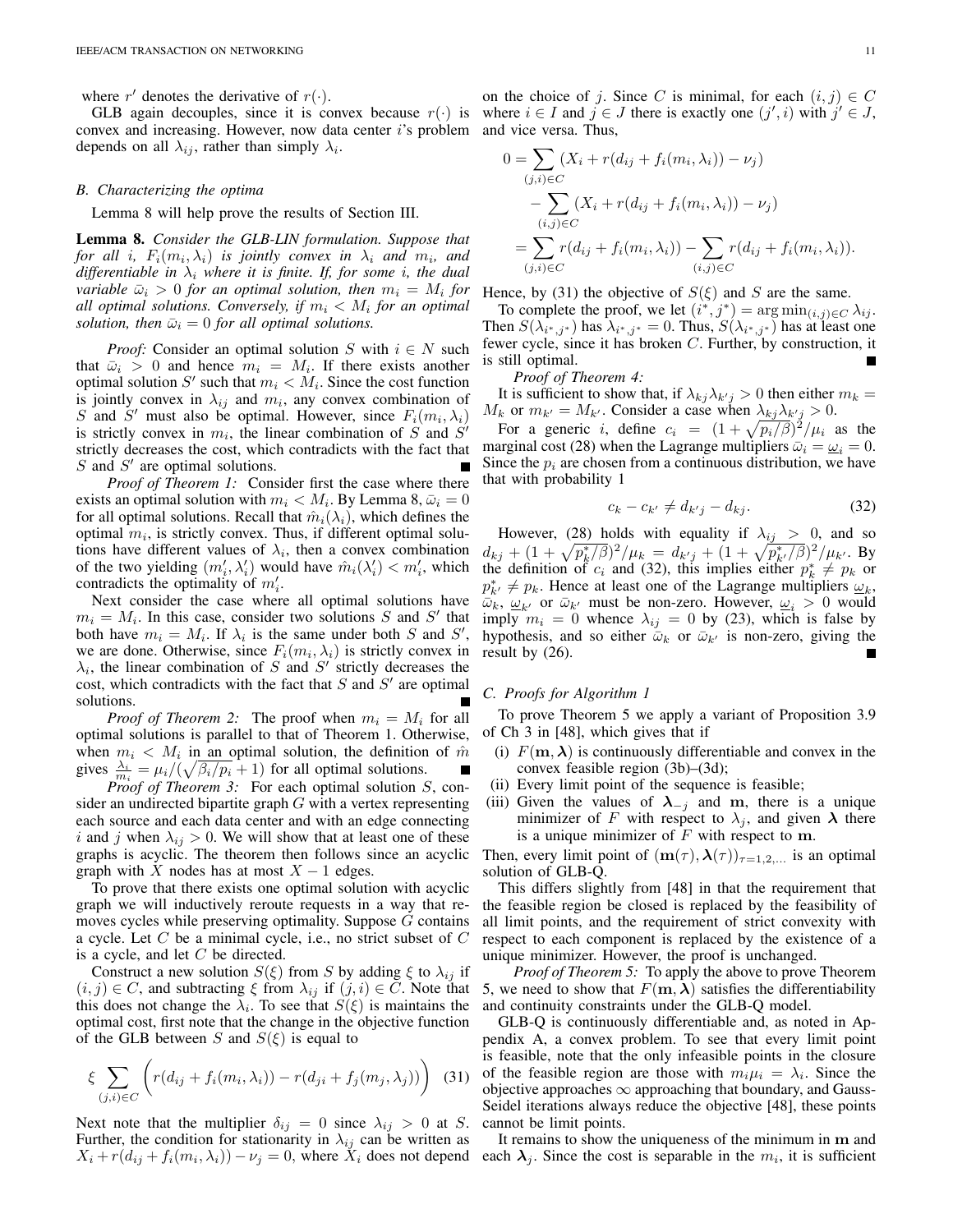to show that this applies with respect to each  $m_i$  individually. If  $\lambda_i = 0$ , then the unique minimizer is  $m_i = 0$ . Otherwise

$$
\frac{\partial^2 F(\mathbf{m}, \mathbf{\lambda})}{\partial m_i^2} = 2\beta \mu_i \frac{\lambda_i^2}{(m_i \mu_i - \lambda_i)^3}
$$

which by (5b) is strictly positive. The Hessian of  $F(\mathbf{m},\boldsymbol{\lambda})$ with respect to  $\lambda_j$  is diagonal with *i*th element

$$
2\beta\mu_i\frac{m_i^2}{(m_i\mu_i-\lambda_i)^3}>0
$$

which is positive definite except the points where some  $m_i =$ 0. However, if  $m_i = 0$ , the unique minimum is  $\lambda_{ij} = 0$ . Note we cannot have all  $m_i = 0$ . Except these points,  $F(\mathbf{m}, \lambda)$  is strictly convex in  $\lambda_i$  given m and  $\lambda_{-i}$ . Therefore  $\lambda_i$  is unique given m.

Part (ii) of Theorem 5 follows from part (i) and the continuity of  $F(\mathbf{m},\boldsymbol{\lambda})$ . Part (iii) follows from part (i) and Theorem 2, which provides the uniqueness of optimal per-server arrival rates  $(\lambda_i(\tau)/m_i(\tau), i \in N)$ .

# *D. Proofs for Algorithm 2*

As discussed in the section on Algorithm 2, we will prove Theorem 6 in three steps. First, we will show that, starting from an initial feasible point  $\lambda(0)$ , Algorithm 2 generates a sequence  $\lambda(\tau)$  that lies in the set  $\Lambda := \Lambda(\phi)$  defined in (14), for  $\tau = 0, 1, \ldots$ . Moreover,  $\nabla F(\lambda)$  is Lipschitz over Λ. Finally, this implies that  $F(\lambda(\tau))$  moves in a descent direction that guarantees convergence.

**Lemma 9.** *Given an initial point*  $\lambda(0) \in \prod_j \Lambda_j$ *, let*  $\phi :=$  $F(\lambda(0))$ *. Then* 

*1)*  $\lambda(0) \in \Lambda := \Lambda(\phi)$ ;

- 2) If  $\lambda^*$  is optimal then  $\lambda^* \in \Lambda$ ;
- *3) If*  $\lambda(\tau) \in \Lambda$ *, then*  $\lambda(\tau + 1) \in \Lambda$ *.*

*Proof:* We claim  $F(\lambda) \leq \phi$  implies  $\lambda \in \Lambda$ . This is true because  $\phi \ge F(\lambda) \ge \sum_{k}^{\infty} \frac{\beta \lambda_k}{\mu_k - \lambda_k / m_k(\lambda_k)} \ge \frac{\beta \lambda_i}{\mu_i - \lambda_i / m_i(\lambda_i)} \ge \frac{\beta \lambda_i}{\mu_i - \lambda_i / m_i}$ ,  $\forall i$ . Therefore  $\lambda_i \le \frac{\phi}{\phi + \beta M_i} M_i \mu_i$ ,  $\forall i$ . Consequently, the initial point  $\lambda(0) \in \Lambda$  and the optimal point  $\lambda^* \in \Lambda$  because  $F(\lambda^*) \leq F(\lambda).$ 

Next we show that  $\lambda(\tau) \in \Lambda$  implies  $\mathbf{Z}^{j}(\tau+1) \in \Lambda$ , where  $\mathbf{Z}^{j}(\tau+1)$  is  $\boldsymbol{\lambda}(\tau)$  except  $\boldsymbol{\lambda}_{j}(\tau)$  is replaced by  $\mathbf{z}_{j}(\tau)$ . This holds because  $Z_{ik}^j(\tau + 1) = \lambda_{ik}(\tau) \ge 0, \forall k \ne j, \forall i$  and  $\sum_i Z_{ik}^j(\tau +$  $(1) = \sum_i \lambda_{ik}(\tau) = L_k, \forall k \neq j.$  From the definition of the projection on  $\hat{\Lambda}_j(\tau)$ ,  $Z_{ij}^j(\tau+1) \geq 0$ ,  $\forall i$ ,  $\sum_i Z_{ij}^j(\tau+1) = L_j$ , and  $\sum_{k} Z_{ik}^{j}(\tau + 1) \le \frac{\phi}{\phi + \beta M_i} M_i \mu_i, \forall i$ . These together ensure  $\mathbf{Z}^j(\tau+1) \in \Lambda.$ 

The update  $\lambda_j(\tau+1) = \frac{|J|-1}{|J|}\lambda_j(\tau) + \frac{1}{|J|}\mathbf{z}_j(\tau), \forall j$  is equivalent to  $\lambda(\tau+1) = \frac{\sum_j \mathbf{Z}^j(\tau+1)}{|I|}$  $\frac{f(t+1)}{|J|}$ . Then from the convexity of  $\Lambda$ , we have  $\lambda(\tau + 1) \in \Lambda$ .

Let  $F(\mathbf{M}, \lambda)$  be the total cost when all data centers use all servers, and  $\nabla F(\mathbf{M}, \boldsymbol{\lambda})$  be the derivatives with respect to  $\boldsymbol{\lambda}$ . To prove that  $\nabla F(\lambda)$  is Lipschitz over  $\Lambda$ , we need the following intermediate result. We omit the proof due to space constraint.

**Lemma 10.** For all  $\lambda^a, \lambda^b \in \Lambda$ , we have

$$
\left\|\nabla F(\boldsymbol{\lambda}^b)-\nabla F(\boldsymbol{\lambda}^a)\right\|_2\leq \left\|\nabla F(\mathbf{M},\boldsymbol{\lambda}^b)-\nabla F(\mathbf{M},\boldsymbol{\lambda}^a)\right\|_2.
$$

Lemma 11.  $\left\|\nabla F(\lambda^b) - \nabla F(\lambda^a)\right\|_2 \leq K \left\|\lambda^b - \lambda^a\right\|_2$  $\forall \lambda^a, \lambda^b \in \Lambda$ , where  $K = |J| \max_i 2(\phi + \beta M_i)^3 / (\beta^2 M_i^4 \mu_i^2)$ . *Proof:* Following Lemma 10, here we continue to show  $\left\|\nabla F(\mathbf{M}, \boldsymbol{\lambda}^b) - \nabla F(\mathbf{M}, \boldsymbol{\lambda}^a)\right\|_2 \leq K \left\|\boldsymbol{\lambda}^b - \boldsymbol{\lambda}^a\right\|_2$ . The Hessian  $\nabla^2 F(M, \lambda)$  of  $F(M, \lambda)$  is given by

$$
\nabla^2 F_{ij,kl}(\mathbf{M}, \boldsymbol{\lambda}) = \begin{cases} \frac{2\beta\mu_i/M_i}{(\mu_i - \lambda_i/M_i)^3} & \text{if } i = k\\ 0 & \text{otherwise.} \end{cases}
$$

Then, by the matrix form of Hölder's inequality and the symmetry of  $\nabla^2 F(\mathbf{M}, \lambda)$ , we have  $\|\nabla^2 F\|$  $\overline{c}$  $\|\nabla^2 F\|_1 \|\nabla^2 F\|_{\infty} = \|\nabla^2 F\|_{\infty}^2$ . Finally, we have ≤ 2  $\sum_{\infty}^{\infty}$ . Finally, we have

$$
\|\nabla^2 F(\mathbf{M}, \boldsymbol{\lambda})\|_{\infty} = \max_{ij} \left\{ \sum_{kl} \nabla^2 F_{ij,kl}(\mathbf{M}, \boldsymbol{\lambda}) \right\}
$$
  
= 
$$
\max_{i} \left\{ |J| \frac{2\beta \mu_i / M_i}{(\mu_i - \lambda_i / M_i)^3} \right\} \le |J| \max_{i} \frac{2(\phi + \beta M_i)^3}{\beta^2 M_i^4 \mu_i^2}.
$$

In the last step we substitute  $\lambda_i$  by  $\frac{\phi M_i \mu_i}{\phi + \beta M_i}$  because  $\lambda_i \leq$  $\frac{\phi}{\phi + \beta M_i} M_i \mu_i, \forall i$  and  $\frac{2\mu_i/M_i}{(\mu_i - \lambda_i/M_i)^3}$  is increasing in  $\lambda_i$ .

Lemma 12. *When applying Algorithm 2 to GLB-Q,*

*(a)*  $F(\lambda(\tau + 1)) \leq F(\lambda(\tau)) - (\frac{1}{\bar{\gamma}_m} \frac{K}{2}$ )  $\|\lambda(\tau+1) - \lambda(\tau)\|_{2}^{2}$  where K  $\frac{K}{2}$  =  $|\tilde{J}|$   $\max_i 2(\phi + \beta M_i)^3 \tilde{}/(\beta^2 M_i^4 \mu_i^2), \ \bar{\gamma}_m = \max_j \gamma_j$ . Therefore  $F(\lambda(\tau+1)) < F(\lambda(\tau))$  *if*  $0 < \bar{\gamma}_m < 2/K$ .

*(b)*  $\lambda(\tau + 1) = \lambda(\tau)$  *if and only if*  $\lambda(\tau)$  *minimizes*  $F(\lambda)$ *over the set* Λ*.*

*(c)* The mapping  $T(\lambda(\tau)) = \lambda(\tau + 1)$  *is continuous.* 

*Proof:* From the Lemma 11, we know

$$
\left\|\nabla F(\boldsymbol{\lambda}^b)-\nabla F(\boldsymbol{\lambda}^a)\right\|_2 \leq K\left\|\boldsymbol{\lambda}^b-\boldsymbol{\lambda}^a\right\|_2, \forall \boldsymbol{\lambda}^a \in \Lambda, \forall \boldsymbol{\lambda}^b \in \Lambda
$$

where  $K = |J| \max_i 2(\phi + \beta M_i)^3 / (\beta^2 M_i^4 \mu_i^2)$ . Here  $\mathbf{Z}^{j}(\tau+1) \in \Lambda, \lambda(\tau) \in \Lambda$ , therefore we have

$$
\left\|\nabla F(\mathbf{Z}^{j}(\tau+1))-\nabla F(\boldsymbol{\lambda}(\tau))\right\|_{2}\leq K\left\|\mathbf{Z}^{j}(\tau+1)-\boldsymbol{\lambda}(\tau)\right\|_{2}.
$$

From the convexity of  $F(\lambda)$ , we have

$$
F(\lambda(\tau+1)) = F\left(\frac{\sum_{j} \mathbf{Z}^{j}(\tau+1)}{|J|}\right)
$$
  
\n
$$
\leq \frac{1}{|J|} \sum_{j} F(\mathbf{Z}^{j}(\tau+1))
$$
  
\n
$$
\leq \frac{1}{|J|} \sum_{j} \left(F(\lambda(\tau)) - \left(\frac{1}{\gamma_{j}} - \frac{K}{2}\right) ||\mathbf{Z}^{j}(\tau+1) - \lambda(\tau)||_{2}^{2}\right)
$$
  
\n
$$
= F(\lambda(\tau)) - \sum_{j} \left(\frac{1}{\gamma_{j}} - \frac{K}{2}\right) \frac{||\mathbf{Z}^{j}(\tau+1) - \lambda(\tau)||_{2}^{2}}{|J|}
$$
  
\n
$$
\leq F(\lambda(\tau)) - \left(\frac{1}{\gamma_{m}} - \frac{K}{2}\right) \frac{\sum_{j} ||\mathbf{Z}^{j}(\tau+1) - \lambda(\tau)||_{2}^{2}}{|J|}
$$

where  $K = |J| \max_i 2(\phi + \beta M_i)^3 / (\beta^2 M_i^4 \mu_i^2)$ .

The first line is from the update rule of  $\lambda(\tau)$ . The second line is from the convexity of  $F(\lambda)$ . The third line is from the property of gradient projection. The last line is from the definition of  $\gamma_m$ .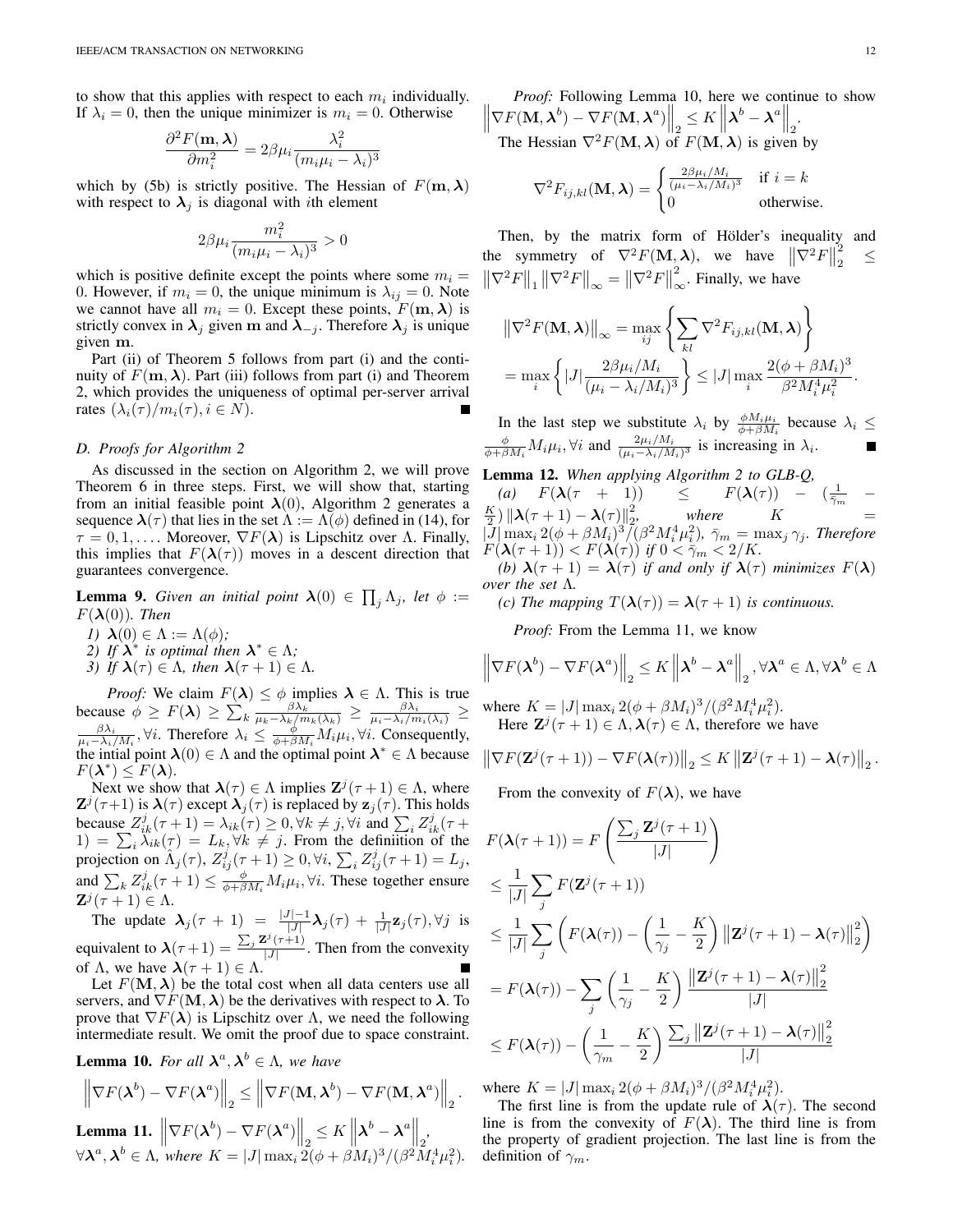Then from the convexity of  $\lVert \cdot \rVert_2^2$ , we have

$$
\frac{\sum_{j} \left\| \mathbf{Z}^{j}(\tau+1) - \mathbf{\lambda}(\tau) \right\|_{2}^{2}}{|J|} \geq \left\| \frac{\sum_{j} \left( \mathbf{Z}^{j}(\tau+1) - \mathbf{\lambda}(\tau) \right)}{|J|} \right\|_{2}^{2}
$$

$$
= \left\| \frac{\sum_{j} \mathbf{Z}^{j}(\tau+1)}{|J|} - \mathbf{\lambda}(\tau) \right\|_{2}^{2} = \left\| \mathbf{\lambda}(\tau+1) - \mathbf{\lambda}(\tau) \right\|_{2}^{2}.
$$

Therefore we have

$$
F(\boldsymbol{\lambda}(\tau+1)) \leq F(\boldsymbol{\lambda}(\tau)) - \left(\frac{1}{\gamma_m} - \frac{K}{2}\right) \left\|\boldsymbol{\lambda}(\tau+1) - \boldsymbol{\lambda}(\tau)\right\|_2^2.
$$

(b)  $\lambda(\tau+1) = \lambda(\tau)$  is equivalent to  $\mathbf{Z}^{j}(\tau+1) = \lambda_{j}(\tau), \forall j$ . Moreover, if  $\mathbf{Z}^{j}(\tau+1) = \mathbf{\lambda}_{j}(\tau), \forall j$ , then from the definition of each gradient projection, we know it is optimal. Conversely, if  $\lambda(\tau)$  minimizes  $F(\lambda(\tau))$  over the set  $\Lambda$ , then the gradient projection always projects to the original point, hence  $\mathbf{Z}^{j}(\tau +$  $1) = \lambda_j(\tau)$ ,  $\forall j$ . See also [48, Ch 3 Prop. 3.3(b)] for reference.

(c) Since  $F(\lambda)$  is continuously differentiable, the gradient mapping is continuous. The projection mapping is also continuous.  $T$  is the composition of the two and is therefore continuous.

*Proof of Theorem 6:* Lemma 12 is parallel to that of Proposition 3.3 in Ch 3 of [48], and Theorem 6 here is parallel to Proposition 3.4 in Ch 3 of [48]. Therefore, the proof for Proposition 3.4 immediately applies to Theorem 6. We also have  $F(\lambda)$  is convex in  $\lambda$ , which completes the proof.

#### *E. Proofs for Algorithm 3*

We use the following additional lemmas to prove the convergence result of Algorithm 3.

**Lemma 13.** *Under Algorithm 3,*  $\lambda(\tau) \in \Lambda'$ ,  $\forall \tau = 0, 1, 2, \ldots$ 

*Proof:* Since  $\Lambda \subset \Lambda'$ , we know the intial point  $\lambda(0) \in \Lambda'$ and the optimal solution  $\lambda^* \in \Lambda'$ .

If  $\lambda(\tau) \in \Lambda'$ , then the choice of  $\gamma_j^{\downarrow}$  ensures  $\lambda_{ij}(\tau + 1) \ge 0$ . Moreover, the choice of  $\theta_i(\tau)$  and the update rule (19) give

$$
\sum_{i \in \Omega_j(\tau)} \lambda_{ij}(\tau + 1)
$$
\n
$$
= \sum_{i \in \Omega_j(\tau)} \lambda_{ij}(\tau) - \gamma_j(\tau) \Big( \sum_{i \in \Omega_j(\tau)} (\nabla_{ij} F(\tau) - \theta_j(\tau))
$$
\n
$$
= \sum_{i \in \Omega_j(\tau)} \lambda_{ij}(\tau).
$$

Since  $\lambda_{ij}(\tau + 1) = \lambda_{ij}(\tau)$  for  $i \notin \Omega_j(\tau)$ , we have  $\sum_i \lambda_{ij}(\tau +$  $1) = \sum_i \lambda_{ij}(\tau) = L_j.$ Finally, the definition of  $\gamma_j^{\uparrow}$  ensures

$$
\lambda_i(\tau+1) = \sum_{j:i \in \Gamma_j^{\uparrow}(\tau)} \lambda_{ij}(\tau+1) + \sum_{j:i \notin \Gamma_j^{\uparrow}(\tau)} \lambda_{ij}(\tau+1)
$$
\n
$$
\leq \sum_{j:i \in \Gamma_j^{\uparrow}(\tau)} \left( \lambda_{ij}(\tau) - \gamma_j^{\uparrow}(\tau)(\nabla_{ij}F(\tau) - \theta_j(\tau)) \right) + \sum_{j:i \notin \Gamma_j^{\uparrow}(\tau)} \lambda_{ij}(\tau)
$$
\n
$$
\leq \sum_j \lambda_{ij}(\tau) + \frac{\phi + \beta M_i/2}{\phi + \beta M_i} M_i \mu_i - \sum_j \lambda_{ij}(\tau)
$$
\n
$$
= \frac{\phi + \beta M_i/2}{\phi + \beta M_i} M_i \mu_i
$$

**Lemma 14.** For all  $\lambda^a \in \Lambda'$ , and all  $\lambda^b \in \Lambda'$ ,

$$
\left\|\nabla F(\boldsymbol{\lambda}^b)-\nabla F(\boldsymbol{\lambda}^a)\right\|_2\leq K'\left\|\boldsymbol{\lambda}^b-\boldsymbol{\lambda}^a\right\|_2.
$$

where  $K'$  is defined in Algorithm 3.

The proof of this lemma is similar to that of Lemma 11 except that the constraint  $\lambda_i \leq \frac{\phi}{\phi + \beta M_i} M_i \mu_i$  is replaced by  $\lambda_i \leq \frac{\phi + \beta M_i/2}{\phi + \beta M_i} M_i \mu_i$ , resulting in different Lipschitz modulus.

**Lemma 15.** Let 
$$
\gamma(\tau) = \max_j \gamma_j(\tau)
$$
. Then under Algorithm 3,  
 $F(\lambda(\tau+1)) \leq F(\lambda(\tau)) - (\frac{1}{\gamma(\tau)} - \frac{K'}{2}) ||\lambda(\tau+1) - \lambda(\tau)||_2^2$ .

Although this result seems similar to a standard one proved by the projection argument, here we do not have a projection. Therefore we devise a different proof technique.

*Proof:* From Lemma 14 and Proposition A.32 in [48],

$$
F(\lambda(\tau+1)) \leq F(\lambda(\tau)) + (\lambda(\tau+1) - \lambda(\tau))'\nabla F(\tau) + \frac{K'}{2} ||\lambda(\tau+1) - \lambda(\tau)||_2^2,
$$

where we take  $\lambda(\tau)$  as a |N||J|-dimension vector. The proof is completed by expanding the second term as

$$
(\lambda(\tau+1) - \lambda(\tau))'\nabla F(\tau)
$$
  
= 
$$
\sum_{j} \sum_{i \in \Omega_j(\tau)} (-\gamma_j(\tau)(\nabla_{ij} F(\tau) - \theta_j(\tau))\nabla_{ij} F(\tau)
$$
  
= 
$$
-\sum_{j} \gamma_j(\tau) \sum_{i \in \Omega_j(\tau)} (\nabla_{ij} F(\tau) - \theta_j(\tau))(\nabla_{ij} F(\tau) - \theta_j(\tau))
$$
  
= 
$$
-\sum_{j} \frac{1}{\gamma_j(\tau)} (\lambda_{ij}(\tau+1) - \lambda_{ij}(\tau))^2
$$
  

$$
\leq -\frac{1}{\gamma(\tau)} ||\lambda(\tau+1) - \lambda(\tau)||_2^2,
$$

where the second step uses the definition in (17).

With the lemmas above, we now prove Theorem 7. *Proof of Theorem 7:* Let  $\mathcal{J}^{\epsilon} \equiv \{(i,j) : 0 < \lambda_{ij} \leq \epsilon\}$ and  $\nabla_{ij}F(\lambda(\tau)) > \theta_j(\tau)$  be those loads prevented from decreasing in (19). We first show that Algorithm 3 has an accumulation point  $\lambda^a$  satisfying the KKT conditions except for (22) for  $(i, j) \in \mathcal{J}^{\epsilon}$ . We then construct an optimization GLB' solved by  $\lambda^a$  whose KKT conditions match GLB-Q except for (22) for  $(i, j) \in \mathcal{J}^{\epsilon}$ , and bound the difference between its optimum and that of GLB-Q.

(1) Note  $\gamma_i^{\downarrow}(\tau)$  is bounded below since  $\lambda_{ij}(\tau) > \epsilon$  for j any  $i \in \Gamma_j^{\downarrow}(\tau)$  and  $\nabla_{ij} F(\lambda(\tau)) - \theta_j(\tau)$  is bounded above;  $\gamma_j^{\uparrow}(\tau)$  is also bounded below since  $\frac{\phi + \beta M_i/2}{\phi + \beta M_i} M_i \mu_i - \lambda_i(\tau) \ge \frac{\beta M_i/2}{\phi + \beta M_i} M_i \mu_i$  and  $\nabla_{ij} F(\lambda(\tau)) - \theta_j(\tau)$  is bounded above. Since the third case in (18) is constant,  $\gamma_j(\tau)$  is bounded below. Hence  $\|\lambda(\tau + 1) - \lambda(\tau)\|_2^2$  converges to 0 only if the corresponding KKT conditions hold *except* for the complementary slackness conditions in (22) for the  $(i, j) \in \mathcal{J}^{\epsilon}$ . Since there is an  $\varepsilon > 0$  such that  $\gamma(\tau) < 2/K' - \varepsilon$ , Lemma 15 ensures Algorithm 3 makes a substantial decrease each step until the KKT conditions hold except for (22) for  $(i, j) \in \tilde{\mathcal{J}}^{\epsilon}$ .

(2) Algorithm 3 has an accumulation point,  $\lambda^a$ , since  $F(\lambda)$ converges due to being bounded below, and  $\lambda$  comes from a compact set. Next, we construct GLB<sup>'</sup> solved by  $\lambda^a$  whose KKT conditions match those of GLB-Q except for (22) for  $(i, j) \in \mathcal{J}^{\epsilon}$ , and show that  $|F(\lambda^{a}) - F(\lambda^{*})| = O(\epsilon)$ , where  $\epsilon$ is the error tolerance in  $\lambda_{ii}$ .